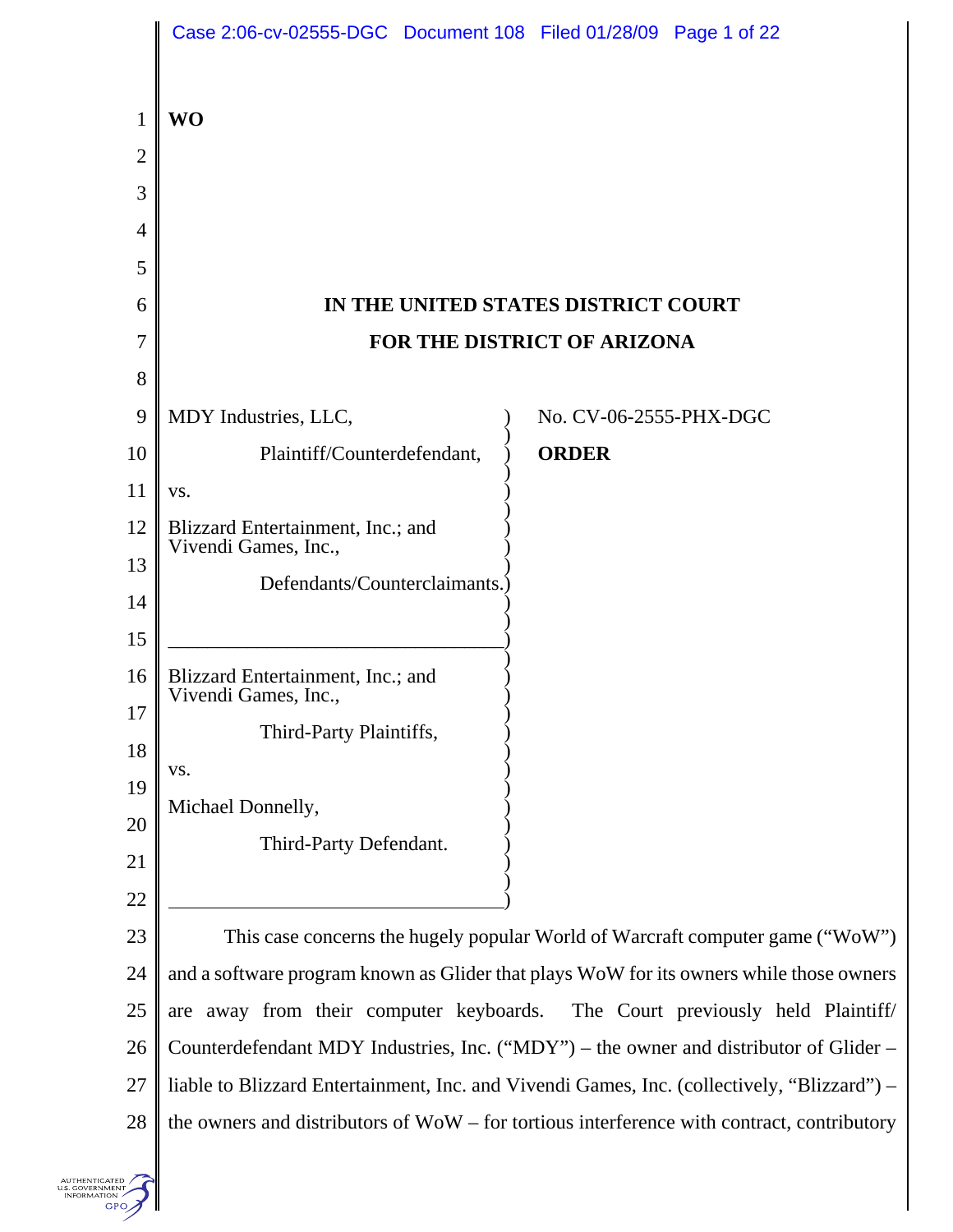1 2 3 4 copyright infringement, and vicarious copyright infringement. Dkt. #82. The Court granted summary judgment to MDY on the portion of Blizzard's claim based on 17 U.S.C. § 1201(a)(2) that applied to Blizzard's game client software code. The Court also granted summary judgment in favor of MDY on Blizzard's unfair competition claim. *Id*.

5 6 7 8 9 10 11 12 13 Following this ruling, the parties entered into a stipulation that Blizzard would recover \$6,000,000 in damages from MDY on the tortious interference, contributory copyright infringement, and vicarious copyright infringement claims if any of those claims is affirmed on appeal. Dkt. #95. The parties agreed that the Court should hold a bench trial to decide three matters: (1) the remaining claims under the Digital Millennium Copyright Act ("DMCA"), (2) whether Third-Party Defendant Michael Donnelly is personally liable to Blizzard for MDY's tortious interference and copyright infringement, and (3) whether Blizzard is entitled to a permanent injunction. Dkt. ##92, 96. Blizzard agreed to dismiss its trademark infringement and unjust enrichment claims. Dkt. #95.

14 15 16 17 18 19 20 The bench trial was held on January 8 and 9, 2009. Dkt. ##100-02. This order will set forth the Court's findings of fact and conclusions of law. The Court concludes that Plaintiff MDY is liable under the DMCA, that Donnelly is personally liable for MDY's tortious interference, copyright infringement, and DMCA violations, and that Blizzard is entitled to a permanent injunction against the continued sale and distribution of Glider. The Court will require additional briefing on whether the permanent injunction should be stayed pending appeal.

21 **I. Background.1**

22 23 24 25 WoW players control their "avatar" characters within a virtual universe, exploring the landscape, fighting monsters, performing quests, building skills, and interacting with other players and computer-generated characters. As players succeed, they acquire in-game assets, experience, and power. Players can advance from level 1 to level 60 with the basic game,

<sup>27</sup> 28 <sup>1</sup>The general facts in this background section are found by the Court on the basis of evidence presented at trial and the parties' pretrial stipulations. *See* Dkt. ##88, 97. The Court will provide additional issue-specific findings later in this order.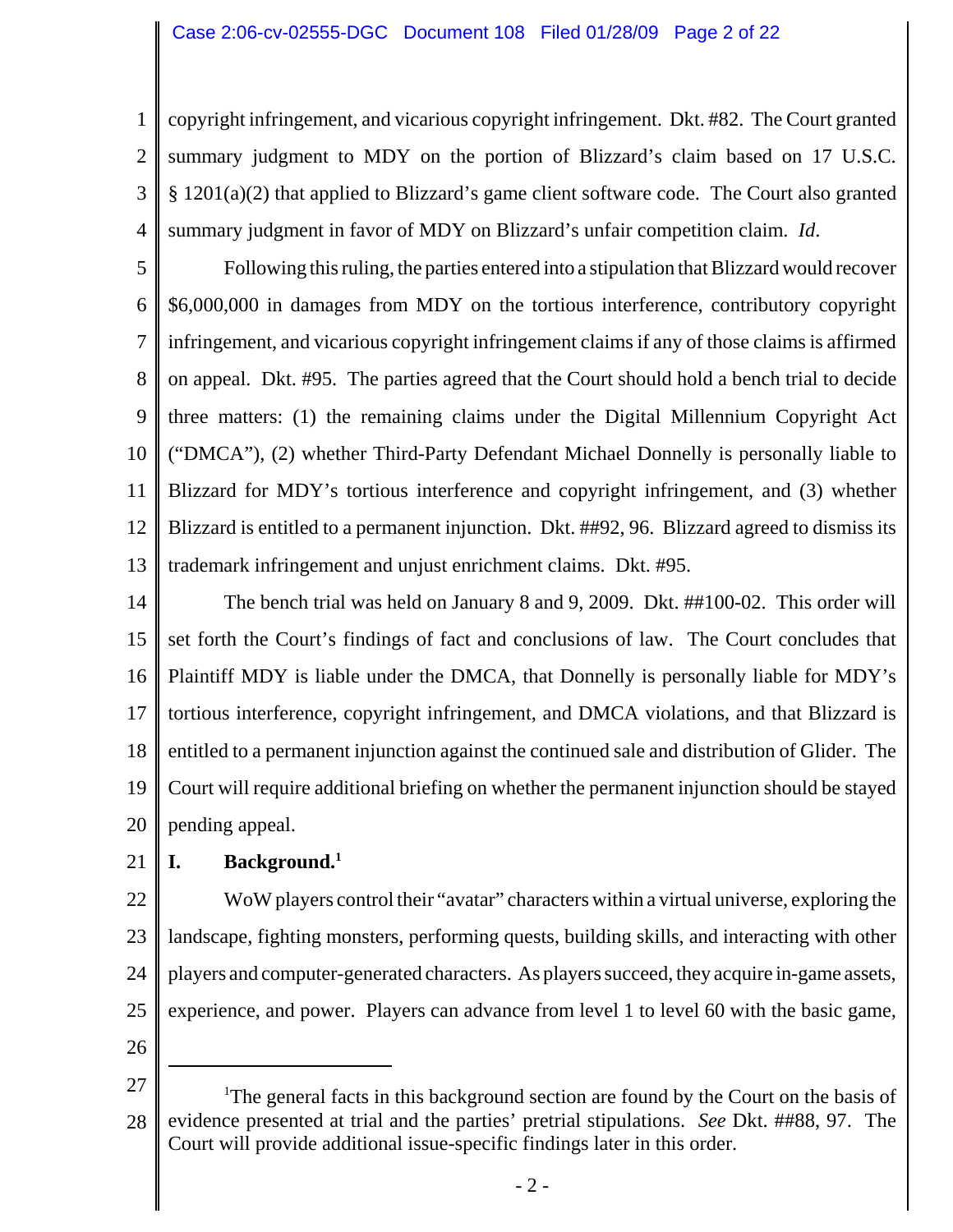#### Case 2:06-cv-02555-DGC Document 108 Filed 01/28/09 Page 3 of 22

1 2 3 4 and through levels 70 and 80 with expansion modules. Blizzard is the creator and operator of WoW and owns all copyrights related to the game. WoW was released in November of 2004 and is now the largest and most successful multiplayer online game in the world. WoW currently has some 11,500,000 players and generates more than \$1.5 billion annually.

5 6 7 8 9 10 The WoW software consists of two components: the "game client" software and the "game server" software. The game server software is located on a Blizzard-owned server. A user obtains the game client software by purchasing a copy at a retail store or downloading a copy from the WoW website. The user plays WoW by loading the game client software on his personal computer's hard drive and accessing the game server software through an online account for which he pays a monthly fee to Blizzard.

11 12 13 14 Glider is a computer program known as a "bot" – a word derived from "robot." Glider plays WoW for its owner while the owner is away from his or her computer keyboard. Glider enables the owner to advance more quickly within WoW than would otherwise be possible.

15 16 17 18 Donnelly incorporated MDY in 2004 in connection with his computer contracting business. Donnelly created, and MDY owns, Glider. MDY began selling Glider to WoW users in June of 2005. To date, it has sold more than 100,000 copies and generated revenues between \$3.5 and \$4 million.

19 20 21 22 23 24 25 WoW is a carefully balanced competitive environment where players compete against each other and the game to advance through the game's various levels and acquire game assets. Glider upsets this balance by enabling some payers to advance more quickly, diminishing the game experience for other players. Glider also enables its users to acquire an inordinate number of game assets – sometimes referred to as "mining" or "farming" the game. The acquisition of these assets upsets the game's economy, diminishing the value of assets acquired by regular game users.

26 **II. Blizzard's Remaining DMCA Claims.**

27 28 Blizzard alleges that MDY and Donnelly have violated the DMCA. Specifically, Blizzard claims that MDY and Donnelly traffic in technological products, services, devices,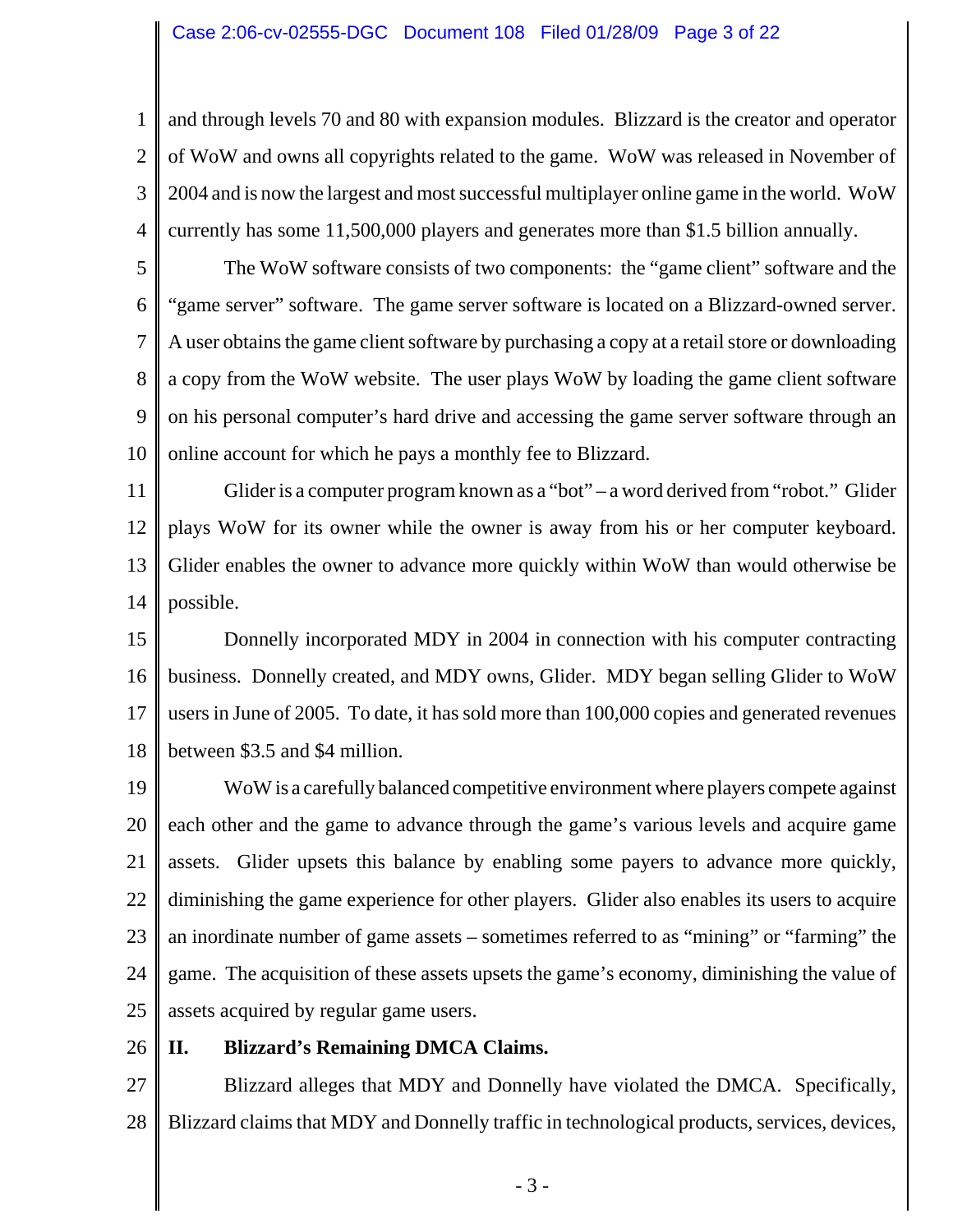#### Case 2:06-cv-02555-DGC Document 108 Filed 01/28/09 Page 4 of 22

1 2 3 4 or components designed to circumvent technological measures Blizzard has put in place to control access to its copyrighted work and to protect its rights as the copyright owner of WoW. Blizzard brings claims under sections 1201(a)(2) and 1201(b)(1) of the DMCA, 17 U.S.C. §§ 1201(a)(2), 1201(b)(1).

5 6 7 8 9 10 11 12 13 14 15 16 17 18 19 Section 1201(a)(2) provides that "[n]o person shall manufacture, import, offer to the public, provide, or otherwise traffic in any technology, product, service, device, component, or part thereof" that "is primarily designed or produced for the purpose of circumventing a technological measure that effectively controls access to a work protected under this title[.]" 17 U.S.C. § 1201(a)(2)(A). Even if the product is not "primarily designed or produced" for this purpose, this section of the DMCA may be violated if the product has only limited commercially significant purposes other than to circumvent the technological measure, or if the product is sold with the knowledge that it will be used in circumventing the technological measure. *Id*. § 1201(a)(2)(B)-(C). "[T]o 'circumvent a technological measure' means to descramble a scrambled work, to decrypt an encrypted work, or otherwise to avoid, bypass, remove, deactivate, or impair a technological measure, without the authority of the copyright owner[.]" *Id*. § 1201(a)(3)(A). "[A] technological measure 'effectively controls access to a work' if the measure, in the ordinary course of its operation, requires the application of information, or a process or a treatment, with the authority of the copyright owner, to gain access to the work." *Id*. § 1201(a)(3)(B).

20 21 22 23 24 25 26 27 Section  $1201(b)(1)$  is similar to section  $1201(a)(2)$ , with one critical difference. Section  $1201(a)(2)$  applies to protective measures that control "access" to software. Section 1201(b)(1) applies to "a technological measure that effectively protects a right of a copyright owner under this title in a work or a portion thereof[.]" 17 U.S.C. § 1201(b)(1)(A). The protection of copyright rights, not controlling access, is key. The statute provides that "a technological measure 'effectively protects the rights of a copyright owner under this title' if the measure, in the ordinary course of its operation, prevents, restricts, or otherwise limits the exercise of a right of a copyright owner under this title." 17 U.S.C.  $\S$  1201(b)(2)(B).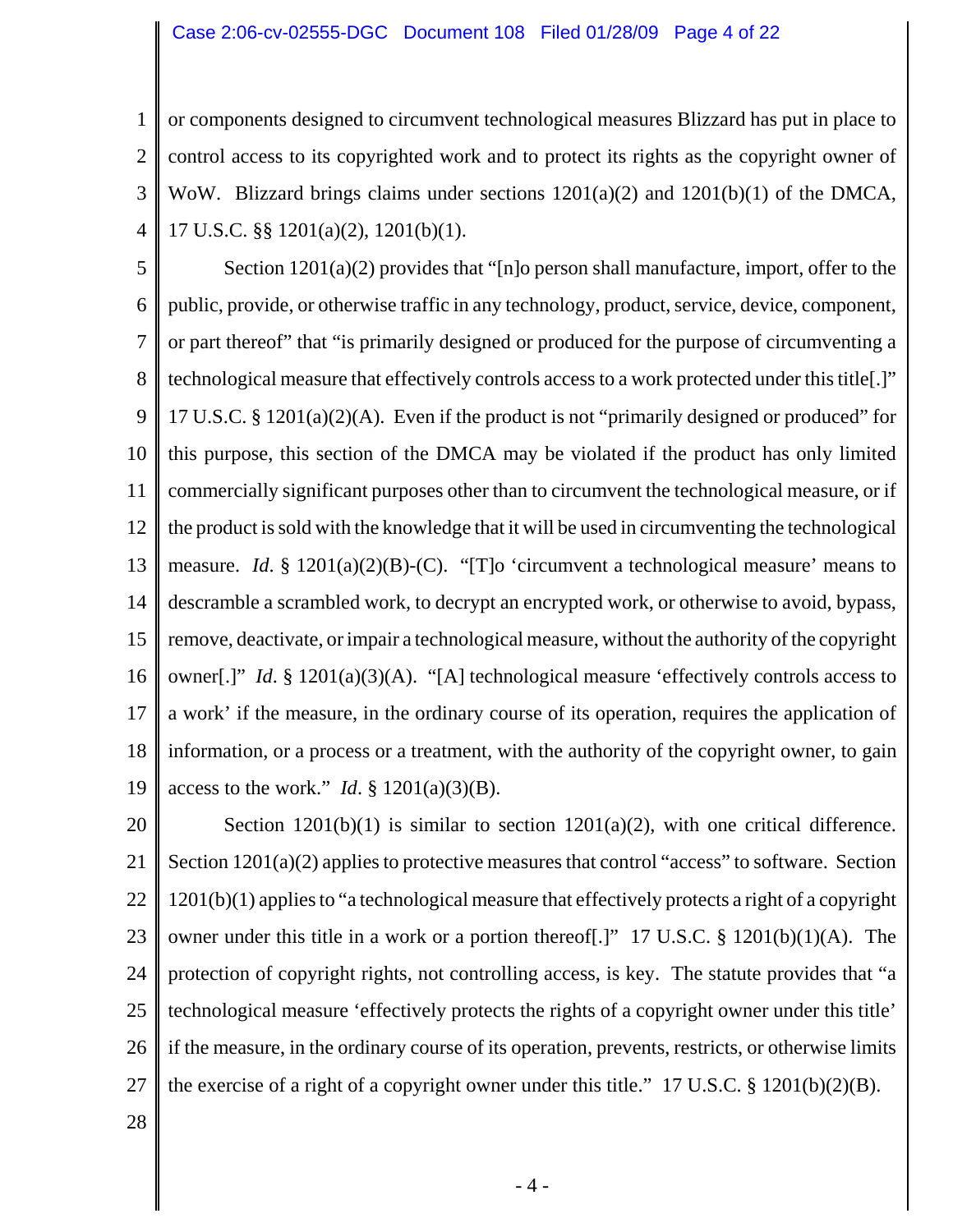1

### **A. DMCA-Specific Findings of Fact.**

2 3 4 5 6 7 Blizzard owns the copyright for the WoW software code. When a user launches a copy of WoW from his hard drive to play the game, the user's computer copies the WoW game client software from the hard drive to the computer's Random Access Memory ("RAM"). This copying continues while the game is being played. Additional copyrighted software is loaded from the computer's hard drive into RAM as the player reaches points in the game where additional content is needed.

8 9 10 11 12 13 14 The game client software includes both literal code and nonliteral elements. The Sixth Circuit has explained the difference: "[i]n the essential setting where the DMCA applies, the copyright protection operates on two planes: in the literal code governing the work and in the visual or audio manifestation generated by the code's execution." *Lexmark Int'l, Inc. v. Static Control Components, Inc.*, 387 F.3d 522, 548 (6th Cir. 2004). Blizzard's game client software includes literal code, stored as WoW.exe, and nonliteral elements such as graphics, sound effects, and character animations.

15 16 17 18 19 20 21 Blizzard employs a technical measure known as Warden to detect and prevent the use of bots by WoW players. Warden includes two software components. One component, known as "scan.dll," scans the user's computer for unauthorized programs before the user logs onto a Blizzard game server to play the game. Scan.dll examines certain portions of the user's RAM and WoW game data files for the presence of defined code signatures. If identified code signatures match those associated with unauthorized programs such as Glider, scan.dll prevents the user from logging on to a Blizzard server.

22 23 24 25 26 27 28 The second component, referred to as the "resident" component of Warden, runs periodically while the user plays WoW. The resident component sends requests asking for the user's game client software to report the content of certain defined portions of WoW memory to the Blizzard game server. If the client reports information showing a "clean" segment of memory, the resident component permits the user to continue playing the game. If the client reports information showing the presence of defined patterns of code associated with unauthorized programs, the resident component can block access to the Blizzard server.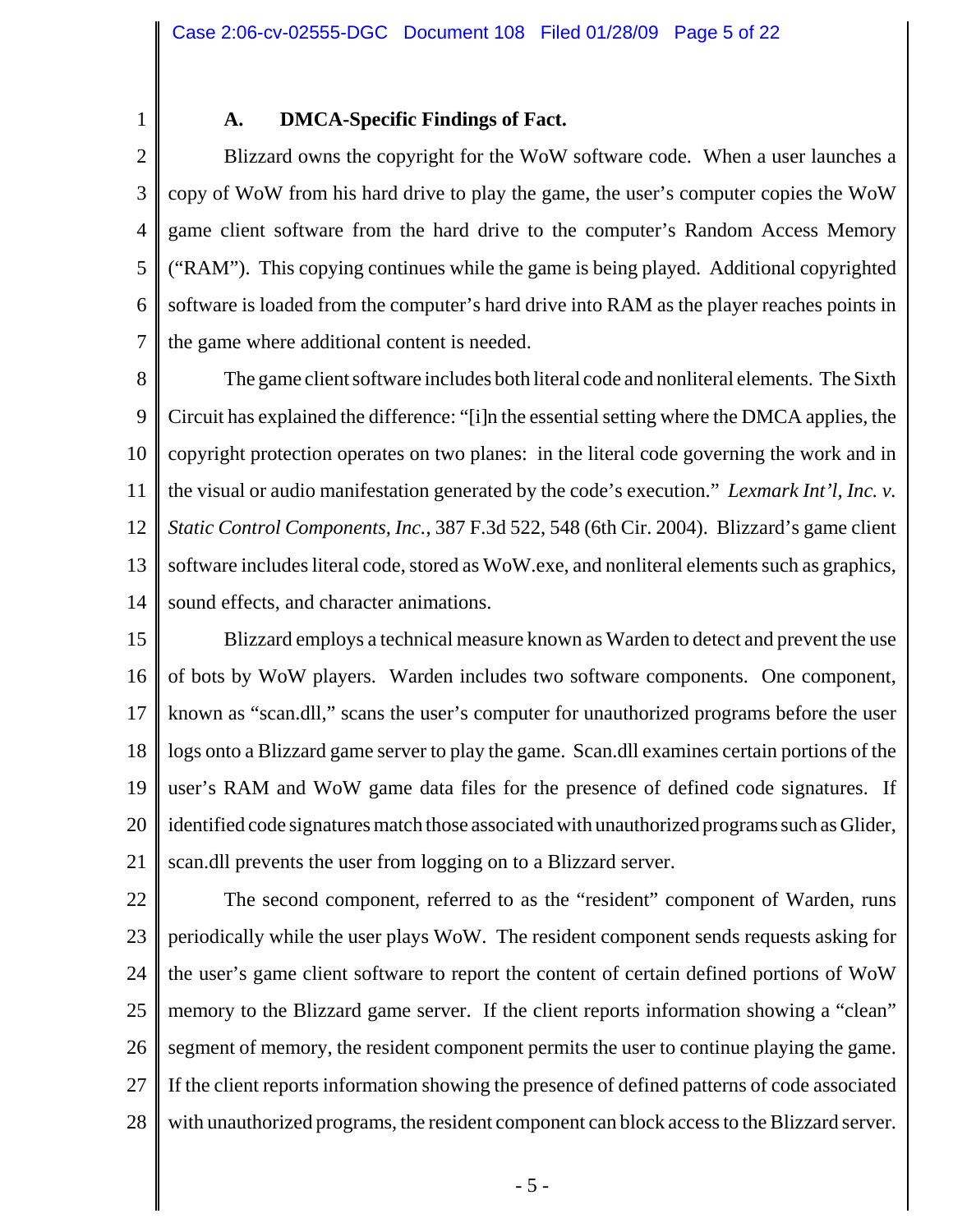1 2 3 4 5 6 7 8 As noted in this Court's previous order, the literal elements of the game client software stored on the user's hard drive may be accessed and copied without connecting to a Blizzard game server and without successfully bypassing scan.dll or the resident component of Warden. For this reason, the Court granted summary judgment in favor of MDY and Donnelly on the section 1201(a)(2) claim related to the game client literal software code. Dkt. #82. The Court concluded that Warden did not prevent users from gaining access to the literal code and therefore was not a technological measure covered by section 1201(a)(2). *Id*. at 19.

9 10 11 12 13 14 15 16 17 18 The literal code, however, constitutes only a small part of the game client software. The majority of the software consists of nonliteral elements – the digital multi-media content such as environmental graphics (mountains, lakes, oceans, trees, castles, rain, fog, meteor storms, etc.), sound effects (monsters roaring, rain falling, birds singing, battle cries, and explosions, etc.), music played in different geographical areas of the game, and a large variety of player avatars, each of which can wear a wide array of clothing and armor and carry a wide variety of weapons and equipment. These nonliteral elements are stored in the user's hard drive and loaded into RAM after scan.dll has functioned and the user has connected to Blizzard's game server. These elements continue to be loaded into RAM as a user plays the game and encounters new areas and characters of the game.

19 20 21 22 23 24 25 26 27 28 The nonliteral aspects of the game client software include more than 400,000 discrete visual and aural components. Although it is the combination of these components as prompted by the Blizzard server that creates the dynamic WoW environment, individual nonliteral components may be accessed by a user without signing on to the server. As was demonstrated during trial, an owner of the game client software may use independently purchased computer programs to call up the visual images or the recorded sounds within the game client software. For example, a user may call up and listen to the roar a particular monster makes within the game. Or the user may call up a visual image of that monster. The image does not appear in the dynamic WoW game environment, but instead appears on the user's screen with a blank background. The user may cause the image to run, fight, or die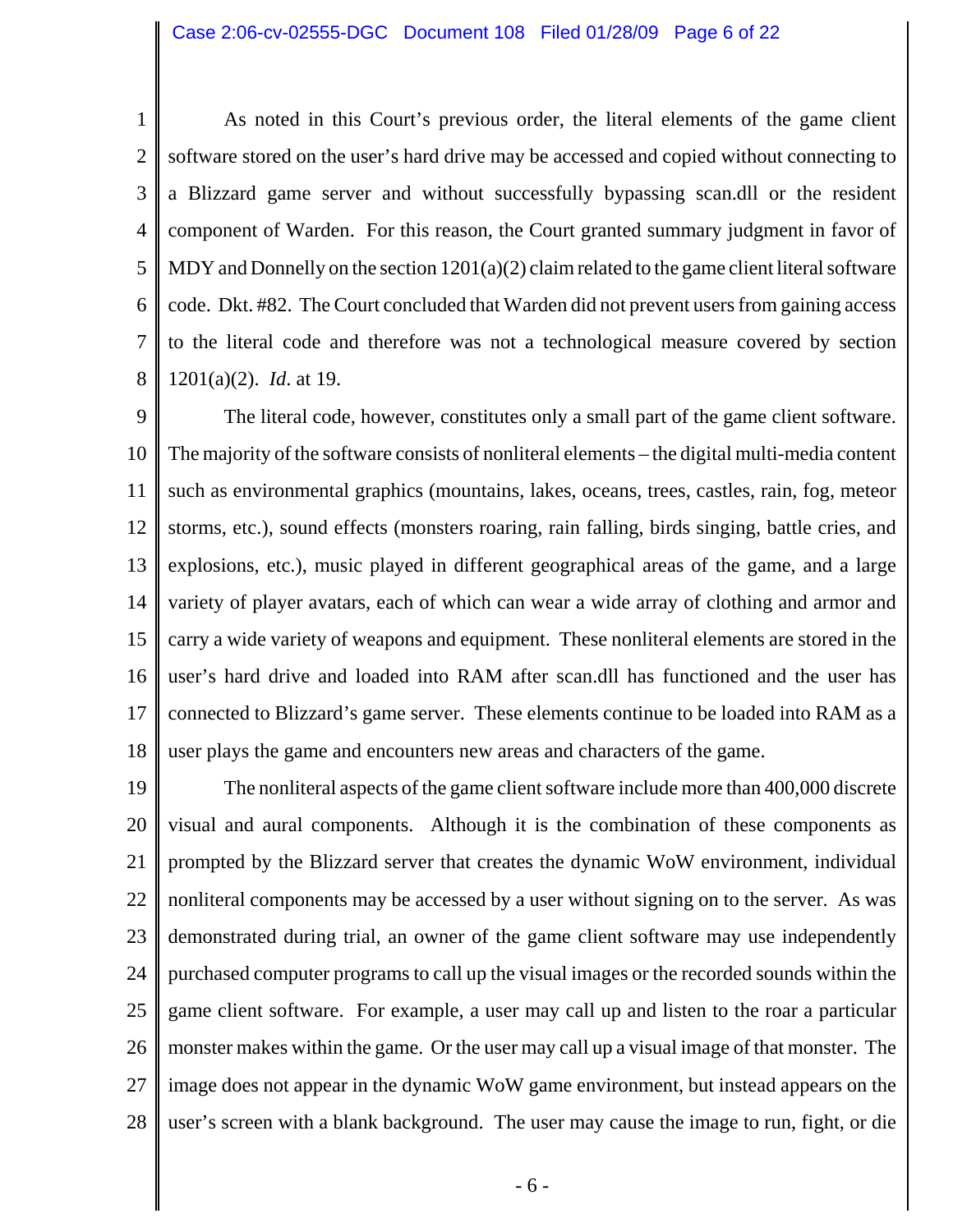1 2 3 4 5 by accessing additional components of the game client software, but the image performs these activities in a void, not in the dynamic world created by the WoW game. Similarly, a user may call up an avatar and select the clothing, armor, weapons, and other equipment with which the avatar is clothed and equipped. Or an owner may call up a particular geographical area of the game and see the hills, trees, and structures in that area.

6 7 8 9 10 11 12 13 14 15 16 17 18 19 Although an owner of the game client software may thus view and listen to the discrete nonliteral components of the game stored on his hard drive, the user cannot create or experience the dynamic, changing world of the game without signing on to a Blizzard server. The user could call up discrete elements to create a landscape and place a discrete character of a monster within it, and thus achieve a single visible scene on his computer screen, but the scene would not be dynamic – the user could not fight the monster, travel through the countryside, and encounter other players or scenes as he can while playing WoW. Thus, although the individual nonliteral illustrations and sounds created by the game client software may be viewed in isolation, or even in limited combinations, they cannot be viewed in the dynamic context of the WoW game, or controlled or choreographed by a Blizzard server, unless the user logs on and stays connected to a Blizzard server. To do so, of course, requires the user to bypass scan.dll and the resident component of Warden. Warden therefore controls access to the dynamic nonliteral elements of the WoW game environment.

20 21 22 23 24 25 26 27 28 Some of the dynamic game content is provided or controlled by the Blizzard server. For example, the server decides how large or small to make an image or how soft or loud to make a noise. The server choreographs the dynamic scene being viewed on the user's computer screen, and provides the prompts necessary for the nonliteral elements on the user's hard drive to be loaded into RAM and displayed on the screen in the appropriate locations and sequences. The server determines where each monster will spawn, what type of monster will appear, the monster's capabilities, and what treasure will be recovered if the monster is defeated. The server determines the amount of damage inflicted by a blow from a monster or another player, and when a character dies. The server provides the quest scripts read by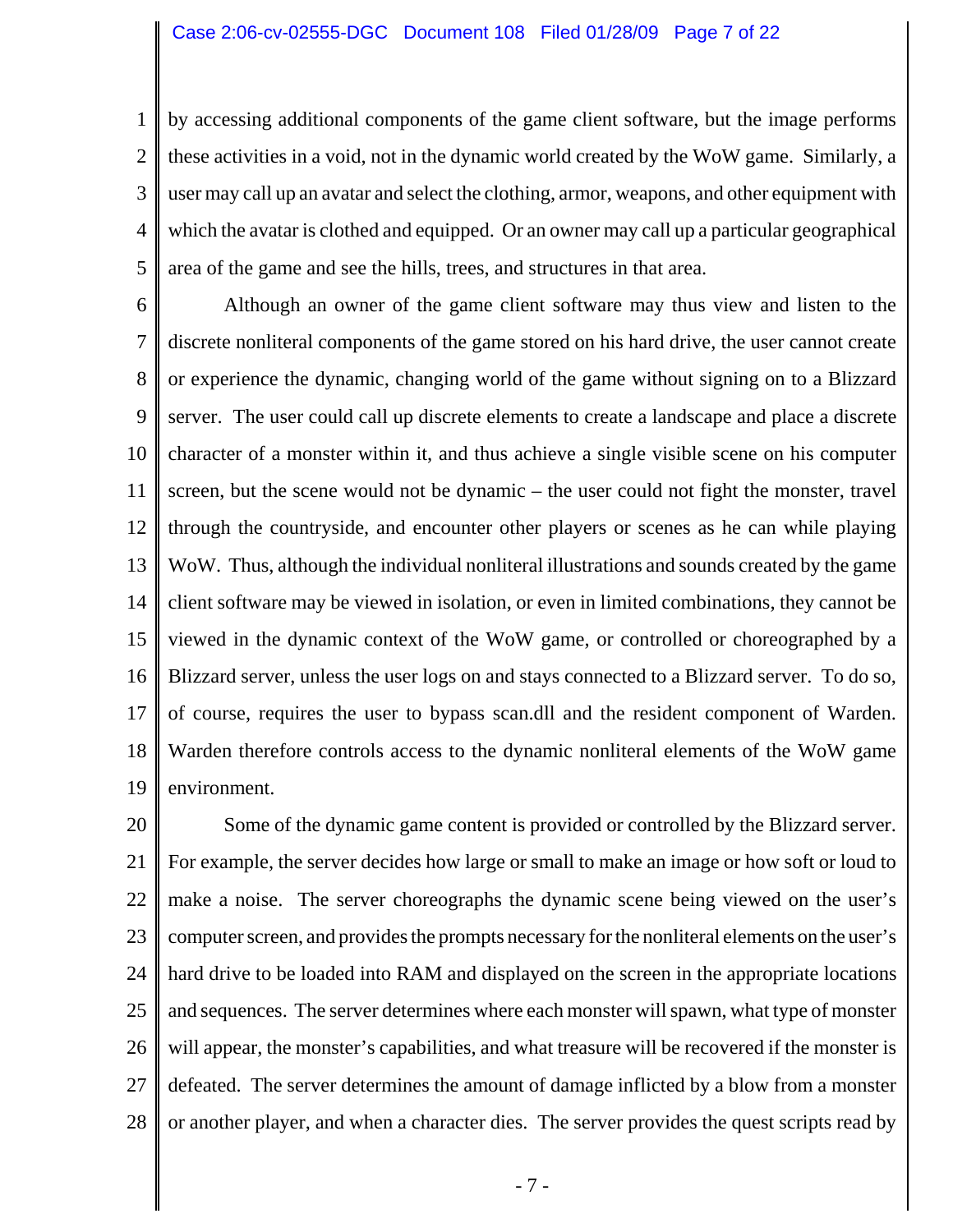1 2 3 users on their screens to understand the quests they are undertaking. None of these serverprovided features may be accessed by the user without clearing the scan.dll investigation when logging on and repeatedly passing the resident component as the game is played.

- 4 5 6 7 8 9 10 11 12 MDY and Donnelly have designed Glider to avoid detection by Warden. Glider software examines a user's computer configuration and makes recommendations on what can be done to minimize the risk of detection. Glider takes other specific steps to disguise its presence. Blizzard has succeeded on three occasions in developing software that detected Glider. Each time, Blizzard collected the identities of Glider users and banned them from continuing to play WoW. Each time, MDY and Donnelly modified Glider to again avoid detection by Warden. At present, Warden cannot detect the presence of Glider in WoW. MDY and Donnelly have also taken steps to make it more difficult for WoW players to recognize when another player is using Glider.
- 13 14 Glider's anti-detection features are essential to Glider's commercial success. Donnelly reverse-engineered Warden to learn how to make Glider undetectable.
- 15

#### **B. Section 1201(a)(2) Claim.**

16 17 18 19 20 21 22 23 24 25 Blizzard alleges that MDY and Donnelly violate section  $1201(a)(2)$  by enabling Glider to evade Warden. As noted above, the Court has rejected this claim with respect to the literal code contained in the game client software. Blizzard also contends, however, that Glider violates section  $1201(a)(2)$  because Warden controls access to the nonliteral elements of WoW and Glider defeats that control. This claim clearly fails with respect to the discrete nonliteral sights and sounds associated with each of the more than 400,000 individual components of the game client software. As explained above, these components can be accessed on the user's hard drive without connecting to Blizzard's servers and, therefore, without circumventing Warden. Because Warden does not control access to these individual nonliteral aspects of the game, section 1201(a)(2) does not apply.

26 27 28 The same cannot be said, however, with respect to the dynamic nonliteral elements of the WoW game. These dynamic components – the real-time experience of traveling through different worlds, hearing their sounds, viewing their structures, encountering their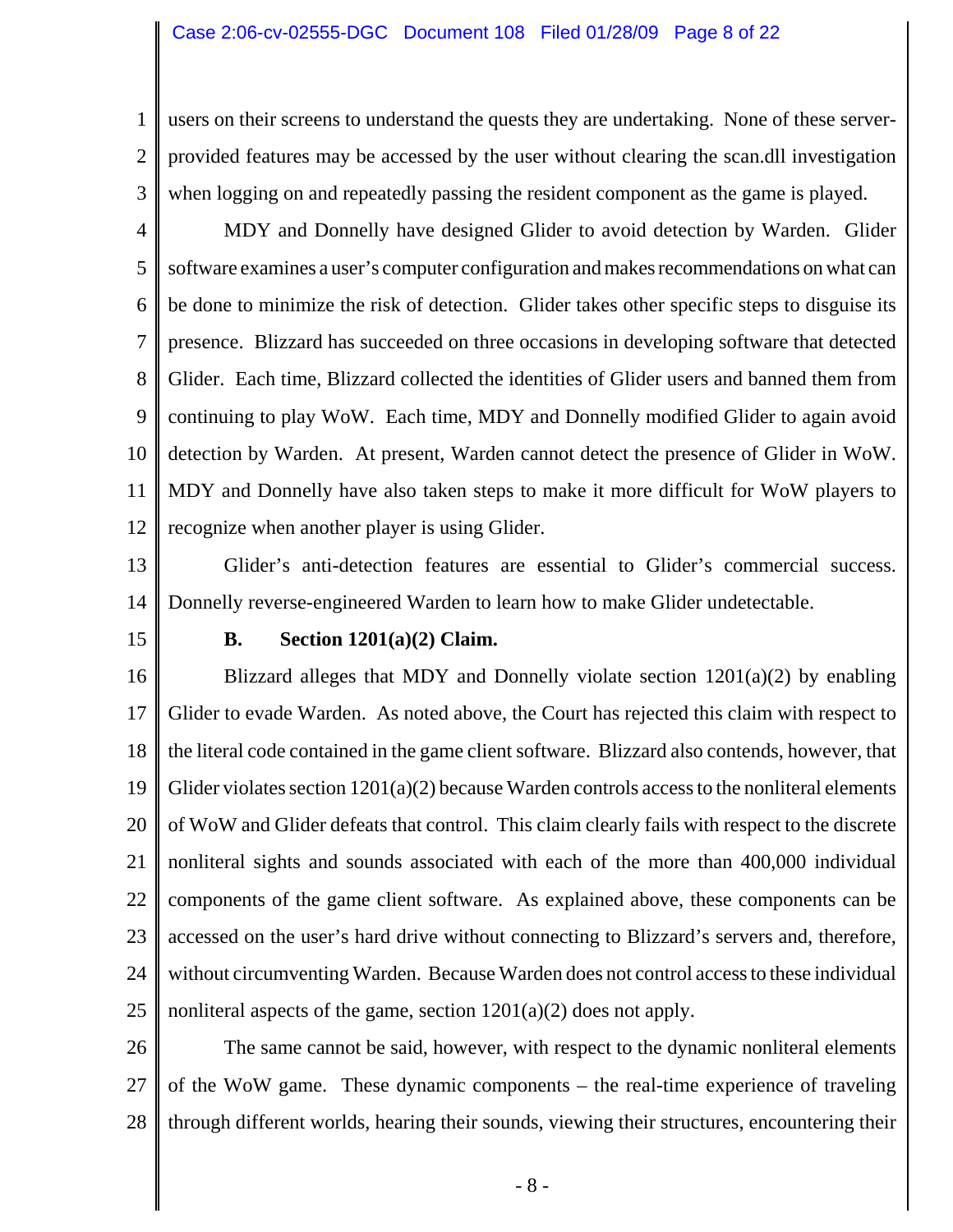1 2 3 4 5 inhabitants and monsters, and encountering other players – cannot be accessed on a user's hard drive. They can be accessed only when the user is connected to a Blizzard server, something that requires the user successfully to pass by scan.dll when he logs on and to survive the periodic scrutiny of the resident component. Warden does control access to the dynamic nonliteral elements of the game and, in this respect, falls within section 1201(a)(2).

6 7 8 9 10 11 12 13 14 15 16 17 18 19 20 21 22 MDY and Donnelly argue that section 1201(a)(2) does not apply because the dynamic nonliteral elements of the WoW game cannot be copyrighted, and Warden therefore does not control access to a "work protected by this title" as required by the section. *See* 17 U.S.C.  $\S$  1201(a)(2)(A), (B), (C). This argument appears to be based on the Copyright Act's statement that "[c]opyright protection subsists, in accordance with this title, in original works of authorship *fixed* in any tangible medium of expression, now known or later developed, from which they can be perceived, reproduced, or otherwise communicated, either directly or with the aid of a machine or device." 17 U.S.C. § 1012(a) (emphasis added). MDY and Donnelly also argue that the dynamic elements of the game cannot be copyrighted because they are controlled by users of the game, not Blizzard. Courts have rejected both arguments. Audio-visual displays of computer games are subject to copyright protection, and a player's interaction with the software of those games does not defeat this protection even though the player's actions in part determine what is displayed on the computer screen. *See Atari Games Corp. v. Oman*, 888 F.2d 878, 884-85 (D.C. Cir. 1989); *Midway Mfg. Co. v. Arctic Int'l, Inc.*, 704 F.2d 1009, 1011-12 (7th Cir. 1983); *Williams Elec., Inc. v. Arctic Int'l, Inc.*, 685 F.2d 870, 874 (3d Cir. 1982); *Stern Elecs., Inc. v. Kaufman*, 669 F.2d 852, 855-56 (2d Cir. 1982).

23 24 25 26 27 28 MDY and Donnelly also contend that Warden does not satisfy the definition of section  $1201(a)(2)$ . The statute applies to a "technological measure" that "effectively controls access to a work[.]" 17 U.S.C.  $\S 1201(a)(3)(B)$ . The statute explains that a measure meets this definition "if the measure, in the ordinary course of is operation, requires the application of information, or a process or a treatment, with the authority of the copyright owner, to gain access to the work." *Id*. The resident component of Warden satisfies this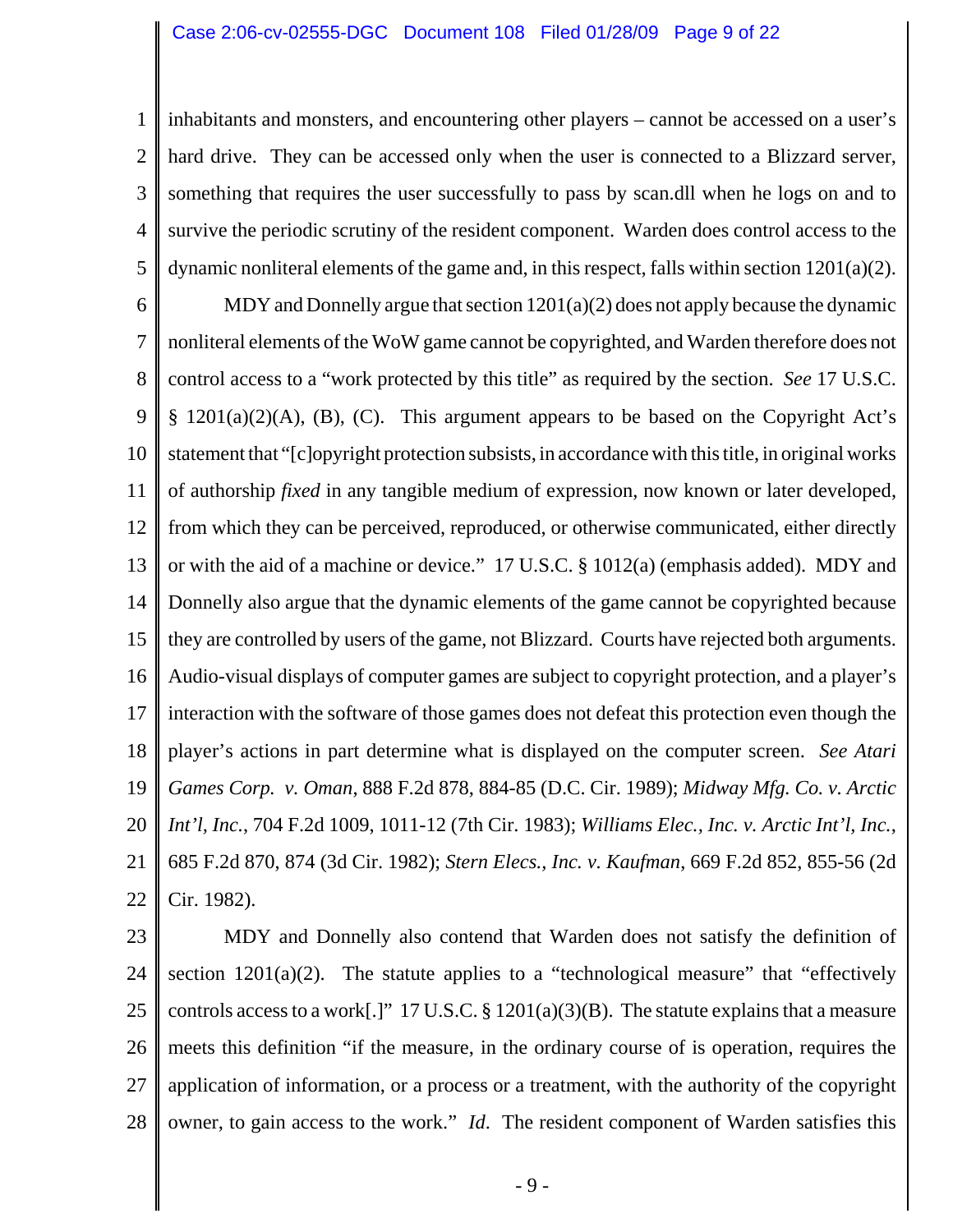1 2 3 4 5 6 7 8 9 10 11 12 13 requirement. As explained above, the resident component calls for the game client software to examine portions of the user's computer memory and report the results back to Blizzard's server. If the report reflects software associated with Glider or other bots, Warden can block the user's access to the server. Thus, as a user plays WoW, the resident component requires the user's computer to apply information (the results of the memory scan) to gain continuing access to the server and the WoW game. MDY and Donnelly argued at trial that the language of section  $1201(a)(3)(B)$  should be read to require that the computer user – not the computer – apply the required information, but they cite no authority for this narrow reading and courts have held that computer-applied information satisfies the definition of section 1201(a)(3)(B). *See, e.g.*, *321 Studios v. MGM Studios*, 307 F. Supp. 2d 1085, 1095 (N.D. Cal. 2004) (CSS technology, which required a DVD player to apply certain keys and algorithms to gain access to movies and movie-related content, constituted a technological measure within section  $1201(a)(2)$ ).

14 15 16 17 18 19 20 21 The Court concludes that MDY has violated section 1201(a)(2) with respect to the dynamic nonliteral elements of WoW. Warden constitutes a technological measure that effectively controls access to such elements, and such elements are protected by copyright law. Glider circumvents Warden by avoiding and bypassing its detection features. *See* 17 U.S.C. § 1201(a)(3)(A) ("to 'circumvent a technological measure' means . . . to avoid, bypass, remove, deactivate, or impair [the] measure, without the authority of the copyright owner"). MDY knowingly markets Glider "for use in circumventing" Warden. 17 U.S.C.  $§ 1201(a)(2)(C)$ . All aspects of the statute are thus satisfied.

22

23

24

25

26

Some courts have adopted a six-part test for a violation of section  $1201(a)(2)$ :

A plaintiff alleging a violation of  $\S$  1201(a)(2) must prove: (1) ownership of a valid *copyright* on a work, (2) effectively controlled by a *technological measure*, which has been circumvented, (3) that third parties can now *access* (4) *without authorization*, in a manner that (5) infringes or facilitates infringing a right *protected* by the Copyright Act, because of a product that (6) the defendant either (i) *designed or produced* primarily for circumvention; (ii) made available despite only *limited commercial significance* other than circumvention; or (iii) *marketed* for use in circumvention of the controlling technological measure.

27 28

*Chamberlain Group, Inc. v. Skylink Techs., Inc.*, 381 F.3d 1178, 1203 (Fed. Cir. 2004)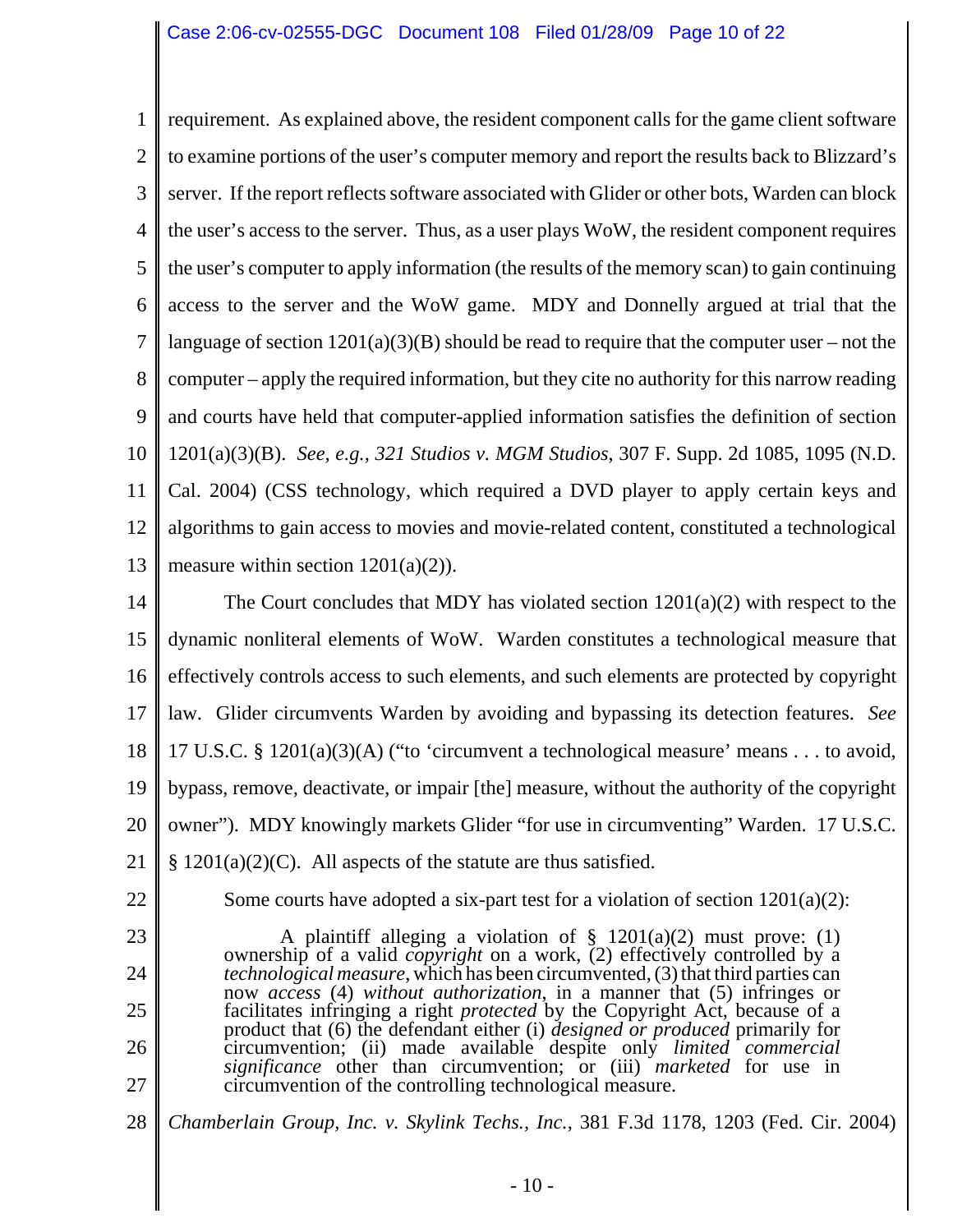1 (emphasis in original).

2 3 4 5 6 7 8 9 10 Blizzard's claim satisfies this test. First, Blizzard has a valid copyright in the dynamic nonliteral elements of WoW. Second, access to those elements is effectively controlled by Warden, a measure Glider circumvents. Third, Glider enables third parties to access the dynamic nonliteral elements of the game. Fourth, Blizzard has not authorized this access. Fifth, once players obtain access to these elements of the game, they may copy those elements as they are displayed.<sup>2</sup> Sixth, MDY has designed and produced Glider primarily to circumvent Warden, Glider is made available despite the fact that it only has commercial significance as a bot that can circumvent Warden, and MDY markets Glider for use in circumventing Warden and playing WoW.

11

### **C. Blizzard's Section 1201(b)(1) Claim.**

12 13 14 15 16 17 18 Section 1201(b)(1) applies to a technological measure "that effectively protects a right of a copyright owner under this title in a work or a portion thereof[.]" 17 U.S.C. § 1201(b)(1)(A). A "technological measure 'effectively protects a right of a copyright owner under this title' if the measure, in the ordinary course of its operation, prevents, restricts, or otherwise limits the exercise of a right of a copyright owner under this title." 17 U.S.C. § 1201(b)(2)(B). Warden satisfies this requirement with respect to the dynamic nonliteral elements of WoW.

19 20 21 MDY and Donnelly argue that the only "right of a copyright owner" at issue in this case is the right to copy. The Court agrees. *See* Dkt. #82. MDY and Donnelly argue that Warden does not prevent, restrict, or otherwise limit a user's ability to copy the literal code

22

23 24 25 26 27 28 <sup>2</sup> MDY and Donnelly conceded during trial that these aspects of WoW could be recorded while a user is playing WoW. This could be done with software that records the sights and sounds of the game as it is being played. Indeed, a few of such copies were played by Blizzard during trial. Because such copying would constitute copying within the meaning of section 106 of the Copyright Act, 17 U.S.C. § 106(1)-(3), Warden prevents users from exercising a right (copying) belonging to Blizzard as the copyright owner. MDY and Donnelly argued that Glider does not create such a copy. That may be true, but Warden clearly constitutes a technological measure that prevents such copying, and Glider, by circumventing that technological measure, facilitates such copying. Nothing more is required for a violation of section  $1201(a)(2)$ .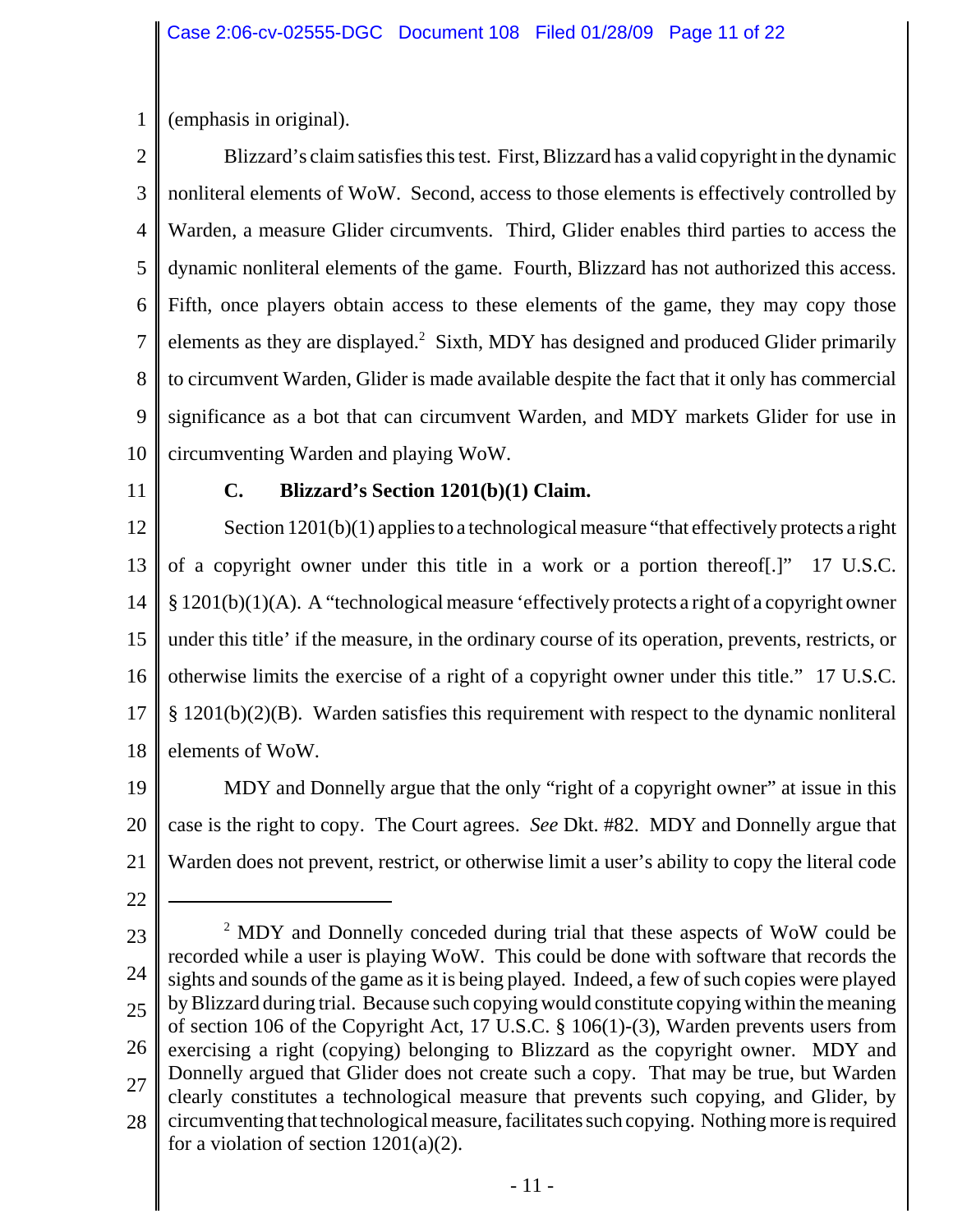1 2 3 4 5 6 7 contained in the game client software or the individual nonliteral illustrations of that code because both can be freely copied from the user's hard drive. The Court again agrees. The same cannot be said, however, with respect to the dynamic nonliteral elements of the game. As explained above, these aspects of WoW can be accessed only while playing the game on Blizzard's servers. By preventing or interrupting a Glider user's access to the servers, Warden effectively prevents that user from copying – should he choose to do so – the dynamic nonliteral sights and sounds of WoW as it is being played.<sup>3</sup>

8 9 10 11 12 13 The Court concludes that MDY has violated section 1201(b)(1). Warden constitutes a "technological measure" within the meaning of section  $1201(b)(1)$  to the extent it prevents a user from copying the dynamic nonliteral elements of WoW as it is being played. Glider circumvents Warden within the meaning of the statute. *See* 17 U.S.C. § 1201(b)(2)(A). And Glider is knowingly marketed by MDY for use in circumventing Warden. *See* 17 U.S.C.  $$ 1201(b)(1)(C).$ 

14

# **III. The Personal Liability of Michael Donnelly.**

15 16 17 Blizzard contends that Michael Donnelly should be held personally liable for the tortious interference, contributory copyright infringement, vicarious copyright infringement, and DMCA violations. The Court will set forth relevant facts and then address the law.

18

# **A. Findings of Fact.**

19 20 21 Michael Donnelly is the president of MDY and manages its day-to-day operations. MDY is the entity that promotes and modifies Glider. MDY currently has two employees. These employees work under the direction of Donnelly.

22 23 24 Donnelly did not believe that the creation or distribution of Glider violated the copyright laws. Donnelly did not copy any of Blizzard's code, nor does Glider seek to replicate the WoW game. Donnelly knew that Glider users would be required to pay all

<sup>26</sup> 27 28 <sup>3</sup>The Court is aware that Warden does not prevent all WoW users from copying the dynamic nonliteral elements of the game. Players who do not use Glider may copy that content while connected to Blizzard servers. The statute, however, requires only that the technological measure "restricts[] or otherwise limits" unauthorized copying. 17 U.S.C. §  $1201(b)(1)(A)$ .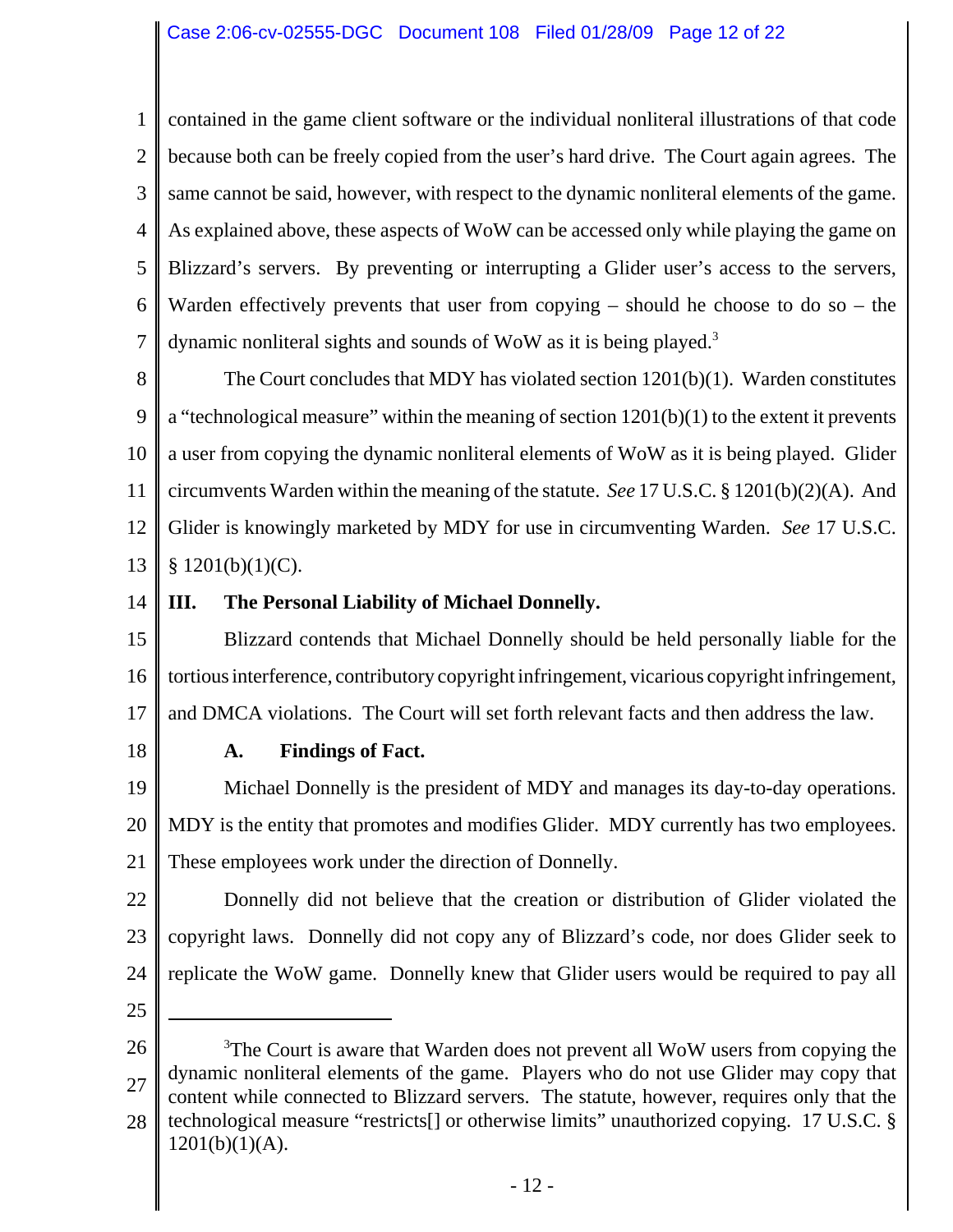1 required WoW fees.

2 3 4 5 6 7 8 9 10 When Donnelly first introduced Glider, he read the Blizzard End User License Agreement ("EULA") and Terms of Use Agreement ("TOU"). These contracts did not at the time expressly prohibit bots. They did prohibit cheats and hacks, but Donnelly did not view Glider as a cheat or a hack because it did not modify any WoW code. By November of 2005, however, Donnelly understood that the use of Glider by his customers was a breach of their contracts with Blizzard. An e-mail written by Donnelly at the time stated that "[s]ince Blizzard does not want bots running at all, it's a violation to use them." Dkt. #43-10 at 3. MDY's website openly acknowledges that Glider "is against the [TOU] as provided by Blizzard for [WoW]." Dkt. #43-9 at 3.

11 12 13 14 15 16 17 In August of 2006, Donnelly received a cease and desist letter from Blizzard. The letter addressed five files on MDY's website and claimed that they contained Blizzard intellectual property. Four of the five files consisted of screen shots from WoW. Donnelly removed those files from his website. The fifth file concerned the "launchpad" program that Donnelly had written for Glider. Because Donnelly did not understand how this program affected Blizzard's copyright, he wrote Blizzard and asked for an explanation. Blizzard did not respond.

18 19 20 21 22 23 24 25 26 27 28 In October of 2006, representatives of Blizzard appeared at Donnelly's home. They informed him that Glider violated Blizzard's copyrights and demanded that he immediately cease selling Glider and disgorge all profits earned from Glider. The representatives threatened to file a lawsuit in California the next day if Donnelly refused to comply. Donnelly immediately sought legal counsel. When that counsel was unable to obtain an extension of Blizzard's deadline, Donnelly brought this action in Arizona before Blizzard could bring the action in California. Donnelly has continued selling Glider during the course of this lawsuit, including after the Court's July 2008 ruling that the sale of Glider constituted contributory and vicarious copyright infringement. Dkt. #82. Donnelly testified at trial that he did not stop selling Glider after the Court's ruling because he disagrees with the ruling and believes it will be overturned on appeal.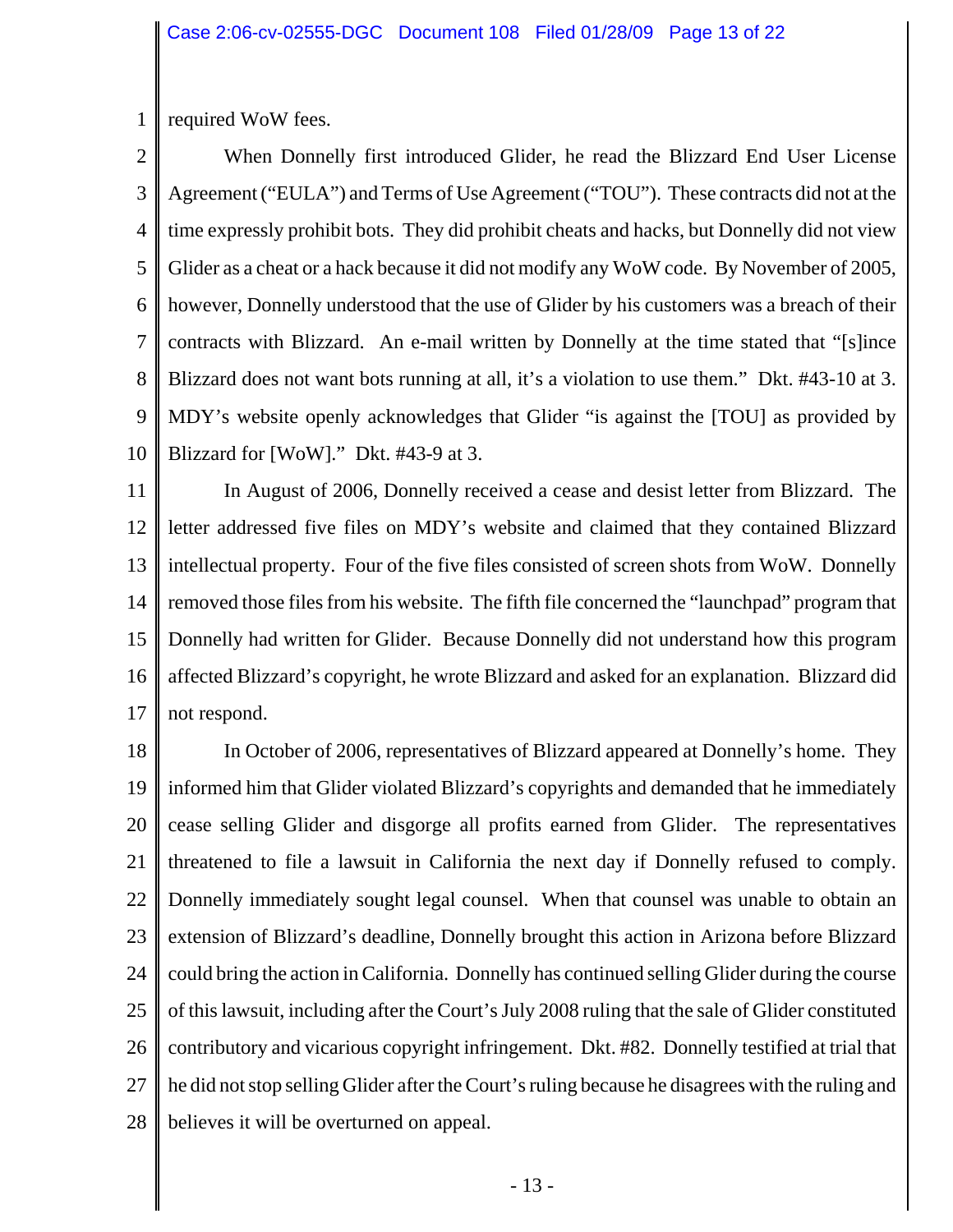1 2 3 4 5 6 7 Blizzard has suffered damages as a result of Glider. Mr. Ashe testified without contradiction that Glider and other bots diminish the game playing experience of WoW and provoked 500,000 complaints to Blizzard between December of 2004 and March of 2008. Blizzard spends almost \$1,000,000 per year attempting to detect and eliminate Glider and other bots, money that could be devoted to more productive uses. Blizzard also believes that it has lost customers and sales as a result of Glider, but has no way of determining how many.

8

### **B. Conclusions of Law.**

9

### **1. Tortious Interference.**

10 11 12 13 14 15 16 17 18 19 20 21 22 23 24 The parties agree that Arizona law applies to Blizzard's tortious interference claim. Under Arizona law, corporate officers and directors "are not personally liable for torts committed by the corporation or by one of its officers merely by virtue of the office they hold." *Bischofshausen, Vasbinder, & Luckie v. D.W. Jaquays Mining & Equip. Contractors Co.*, 700 P.2d 902, 908 (Ariz. Ct. App. 1985). To be personally liable, "the directors or officers must participate or have knowledge amounting to acquiescence or be guilty of negligence in the management or supervision of the corporate affairs causing or contributing to the injury." *Id.* at 908-09; *see Albers v. Edelson Tech. Partners L.P.*, 31 P.3d 821, 826 (Ariz. Ct. App. 2001) ("[W]hile corporate officers and directors are generally shielded from liability for acts done in good faith on behalf of the corporation, their status does not shield them from personal liability to those harmed as a result of intentionally harmful or fraudulent conduct."); *Dawson v. Withycombe*, 163 P.3d 1034, 1051 (Ariz. Ct. App. 2007) ("Under Arizona law, a director cannot be liable without some kind of personal participation in the tort or at least acquiescence by knowledge of the tort combined with a failure to act.").

25 26 27 28 To establish MDY's liability for tortious interference, Blizzard was required to prove that  $(1)$  a valid contractual relationship existed between Blizzard and its customers,  $(2)$  MDY knew of the relationship, (3) MDY intentionally and improperly interfered in the relationship and caused a breach or termination of the relationship, and (4) Blizzard was damaged as a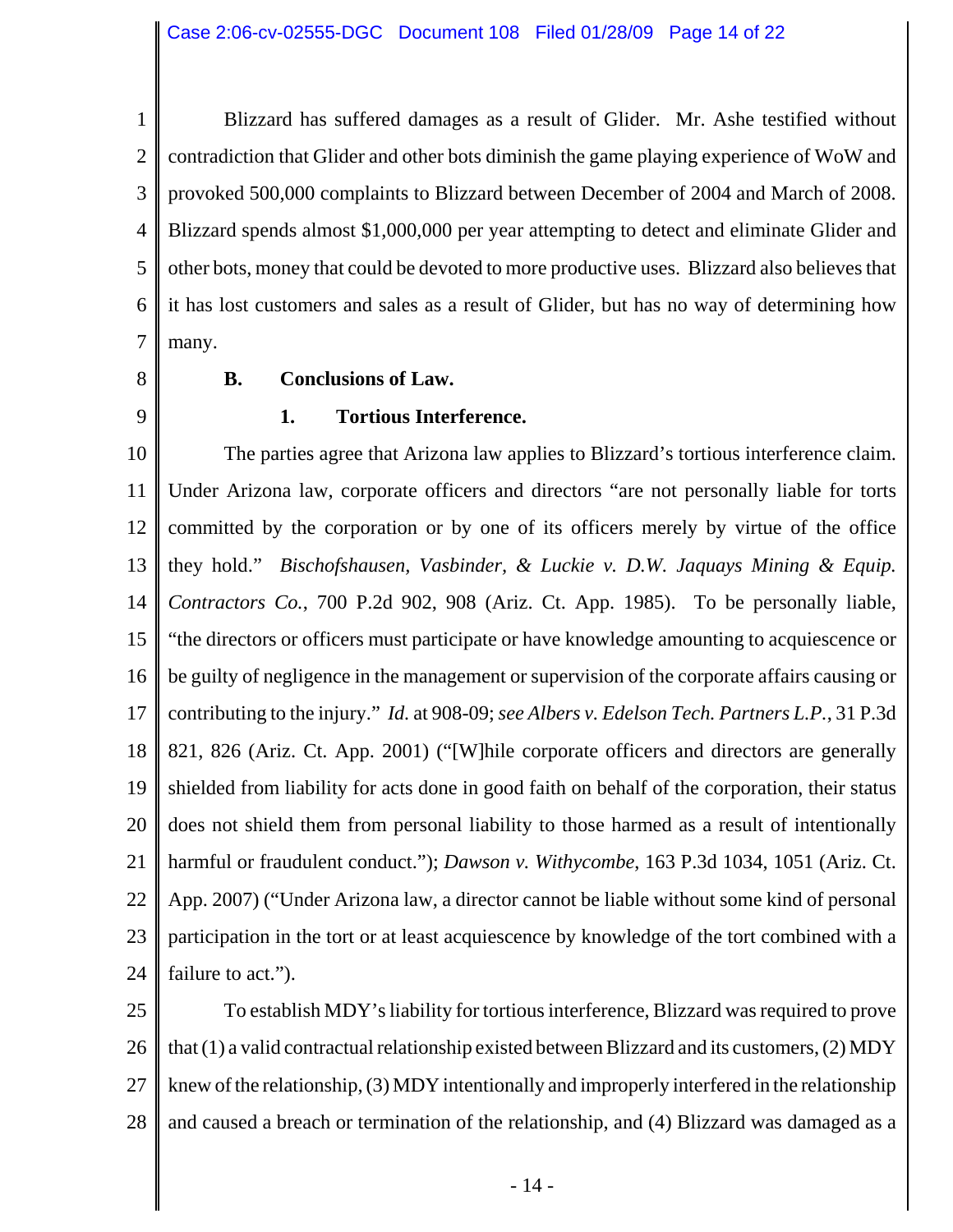1 2 3 4 result. *See Antwerp Diamond Exch. of Am., Inc. v. Better Bus. Bur. of Maricopa County, Inc.*, 637 P.2d 733, 740 (Ariz. 1981); *Wagenseller v. Scottsdale Mem'l Hosp.*, 710 P.2d 1025, 1043 (Ariz. 1985) (en banc), *superseded in other respects by* A.R.S. § 23-1501. The Court found that each of these elements has been satisfied. *See* Dkt. #82 at 22-26.

5 6 7 8 9 10 11 For Donnelly to be personally liable for MDY's tortious interference, the Court concludes that Donnelly must have known that MDY was engaging in tortious interference. Donnelly does not dispute that a valid contractual relationship existed between Blizzard and its customers. Donnelly clearly knew of the relationship – he read the contracts. Since at least November 2005, Donnelly knew that MDY was intentionally interfering with that contractual relationship by inducing its customers to breach the TOU. And, as the finding of fact set forth above demonstrate, Blizzard has been damaged by Glider.

12 13 14 15 16 17 18 19 20 21 22 23 24 The one remaining question is whether Donnelly knew MDY's interference with Blizzard's contracts was improper. The Court previously found that MDY's actions were improper under the seven-factor test of Restatement (Second) of Torts § 767. Dkt. #82 at 23-26. The Court finds that Donnelly, from at least November of 2005, was aware of the facts that satisfy the seven-factor test and therefore knew that MDY's conduct was improper. Donnelly knew that Blizzard has established valid and financially profitable contracts with its customers. Donnelly knew that MDY aids WoW players in breaching their contracts with Blizzard, assists the players in gaining an advantage over other WoW players, enables players to mine the game for their own financial benefit and in violation of the TOU, assists players in avoiding detection by Blizzard, and does so in a way designed to place Blizzard at risk. Donnelly knew that MDY's motive was financial gain. Donnelly knew that Glider was successful because WoW was successful, and that MDY sought to exploit WoW's success for its own financial benefit.<sup>4</sup>

<sup>26</sup> 27 28 4 Citing *Bar J Bar Cattle Co. v. Pace*, 763 P.2d 545 (Ariz. Ct. App. 1988), MDY contended in its summary judgment briefing that "*[m]alice must be the sole motivator* for the actor to interfere *tortiously*." Dkt. ##45 at 22, 57 at 26 (emphasis in original). The Court disagreed. Dkt. #82 at 25 n. 12. *Bar J Bar* simply recognizes that the impropriety of a defendant's conduct requires a multi-pronged inquiry. Malice is one "facet[] of the element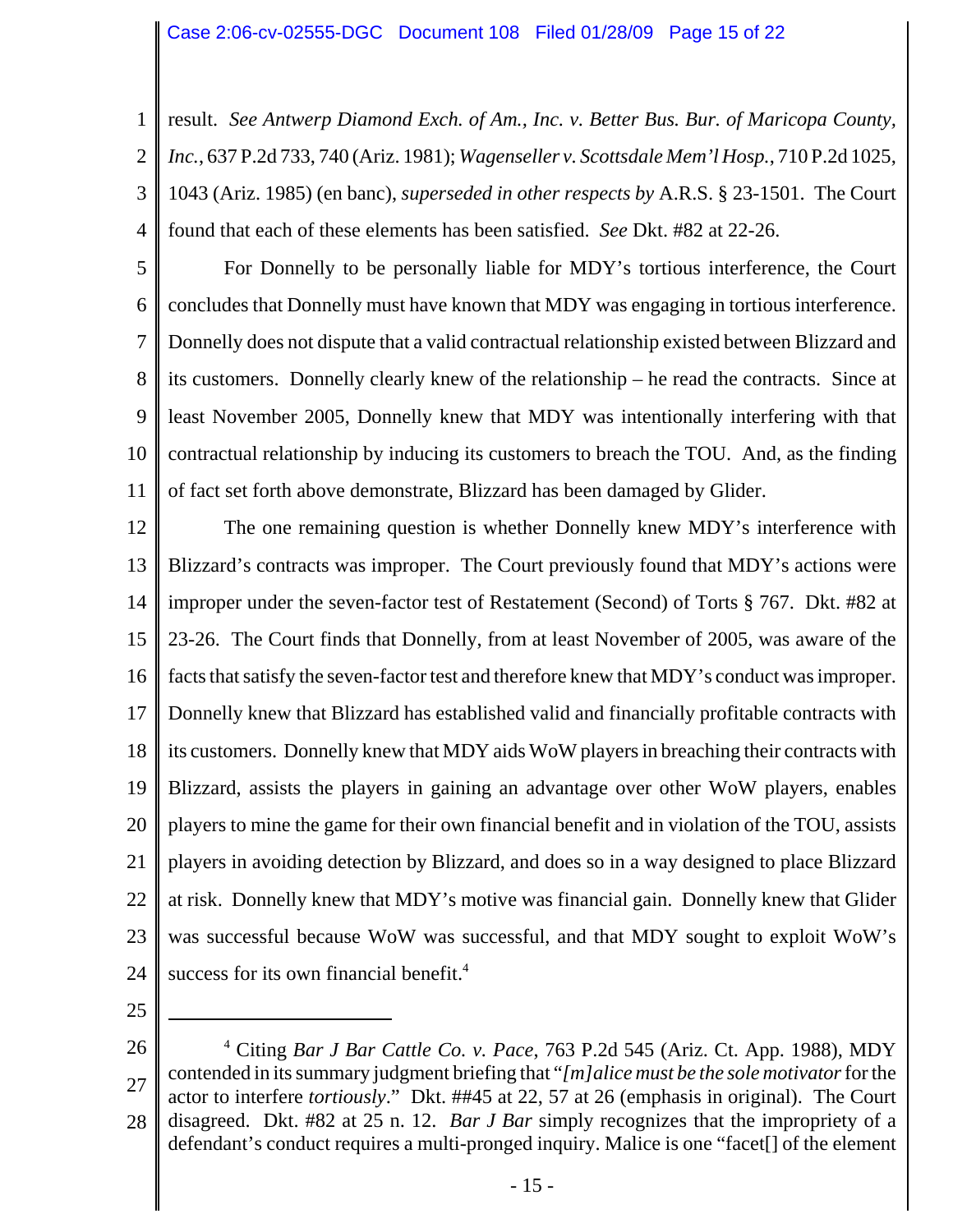1 2 3 4 5 6 7 Because Donnelly knew the facts that satisfy all seven factors enumerated in Restatement § 767, the Court concludes that he knew that MDY was improperly interfering with Blizzard's customer contacts. This is true whether or not he understood the details of Arizona tortious interference law. The Court therefore holds that Donnelly is personally liable for MDY's tortious interference from November 2005 forward. The parties have addressed damages through stipulation and have not asked the Court to determine the dollar amount of this liability.

8

# **2. Copyright Infringement and DMCA Violations.**

9 10 11 12 13 14 15 16 17 18 19 "Courts within virtually every circuit have adopted a two-prong test to determine whether a corporate officer is jointly and severally liable with the corporation for copyright infringement. The prerequisites for vicarious liability are: (1) the officer has the right and ability to supervise the infringing activity, and (2) the officer has a direct financial interest in such activities." *Jobete Music Co. v. Johnson Communications, Inc.*, 285 F. Supp. 2d 1077, 1083 (S.D. Ohio 2003) (citing cases); *see Microsoft Corp. v. Ion Techs. Corp.*, 484 F. Supp. 2d 955, 961 (D. Minn. 2007); *BMI v. Rooster's, Inc.*, No. Civ.A. 04-140-DLB, 2006 WL 335583, at \*3 (E.D. Ky. Feb. 14, 2006); *Coogan v. Avnet, Inc.*, No. CV-04-0621-PHX-SRB, 2005 WL 2789311, at \*7 (D. Ariz. Oct. 24, 2005); *see also A&M Records, Inc. v. Napster, Inc.*, 239 F.3d 1004, 1022 (9th Cir. 2001) (noting that vicarious liability for copyright infringement "is an 'outgrowth' of respondeat superior").

20 21 22 23 24 25 Donnelly does not address the issue of personal liability in his proposed findings of facts and conclusions of law. *See* Dkt. #88. At oral argument, Donnelly relied on *Murphy Tugboat Co. v. Shipowners & Merchants Towboat Co.*, 467 F. Supp. 841 (N.D. Cal. 1979), for the proposition that personal liability should be limited to cases where the defendant engaged in "inherently wrongful conduct." *See id.* at 853. *Murphy* involved the application of the Sherman Antitrust Act. Personal liability was limited because "'the behavior

<sup>27</sup> 28 of impropriety that the plaintiff *may* show in a particular case." *Wagenseller*, 710 P.2d at 1043 (emphasis added). Malice need not be shown if the other elements of improper conduct exist.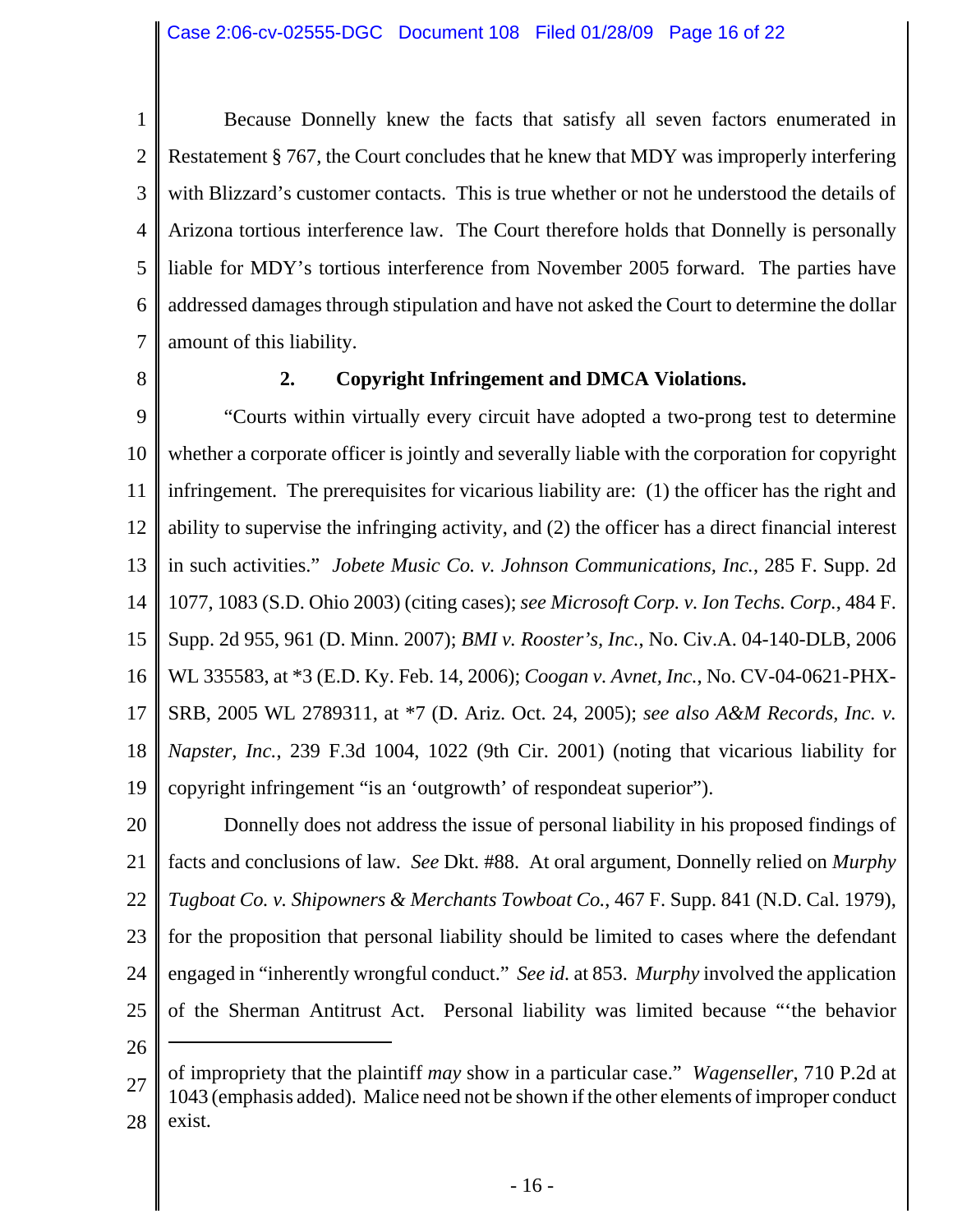1 2 3 4 proscribed by the Act is often difficult to distinguish from the gray zone of socially acceptable and economically justifiable business conduct.'" *Id.* (citation omitted). The Court has found no case applying *Murphy* outside the context of antitrust, and Donnelly has cited no case applying it to copyright law.5

5 6 7 8 9 10 11 12 13 14 15 16 17 18 19 20 21 22 23 24 Generally, liability for copyright infringement does not require knowledge of wrongdoing on the part of the infringer. The Copyright Act permits an award of damages even where "the infringer was not aware and had no reason to believe that his or her acts constituted infringement of copyright[.]" 17 U.S.C. § 504(c)(2); *see also Coogan*, 2005 WL 2789311, at \*4 (noting that damages may be increased for willful infringement and stating that a finding of willfulness "does not require that a defendant act with the 'specific intent' to violate the copyright protection"). Similarly, courts hold that vicarious liability – even of corporate officers – does not require knowledge that the conduct is infringing. *See MGM Studios, Inc. v. Grokster, Ltd.*, 545 U.S. 913, 930 n.9 (2005) (vicarious liability may be imposed "even if the defendant initially lacks knowledge of the infringement"); *Fonovisa, Inc. v. Cherry Auction, Inc.*, 76 F.3d 259, 262 (9th Cir. 1996) (vicarious liability may be imposed "even though the defendant was unaware of the infringement") (citation omitted); *S. Bell Tel. & Tel. Co. v. Associated Tel. Directory Publishers*, 756 F.2d 801, 811 (11th Cir. 1985) ("[The corporate officers] all had a financial interest in the infringing activity and the right to supervise [the infringer's] activities. Liability falls on all of them even if they were ignorant of the infringement."); *Novell, Inc. v. Unicom Sales, Inc.*, No. C-03-2785 MMC, 2004 WL 1839117, at \*17 (N.D. Cal. Aug. 17, 2004) (in determining the liability of corporate officers "it is immaterial whether such individuals are aware that their acts will result in infringement"); *Foreverendeavor Music, Inc. v. S.M.B., Inc.*, 701 F. Supp. 791, 793 (W.D. Wash. 1988) (corporate officer's doubts about the plaintiff's right to enforce copyright

<sup>26</sup> 27 28 5 Donnelly's counsel at trial also cited *Wechsler v. Macke International Trade, Inc.*, 486 F.3d 1286, 1292 (Fed. Cir. 2007), and *Hoover Group, Inc. v. Custom Metalcraft, Inc.*, 84 F.3d 1408, 1411 (Fed. Cir. 1996), for the proposition that officers are personally liable for a corporation's patent infringement only if they act culpably. Donnelly has provided no case applying this rule to copyright law.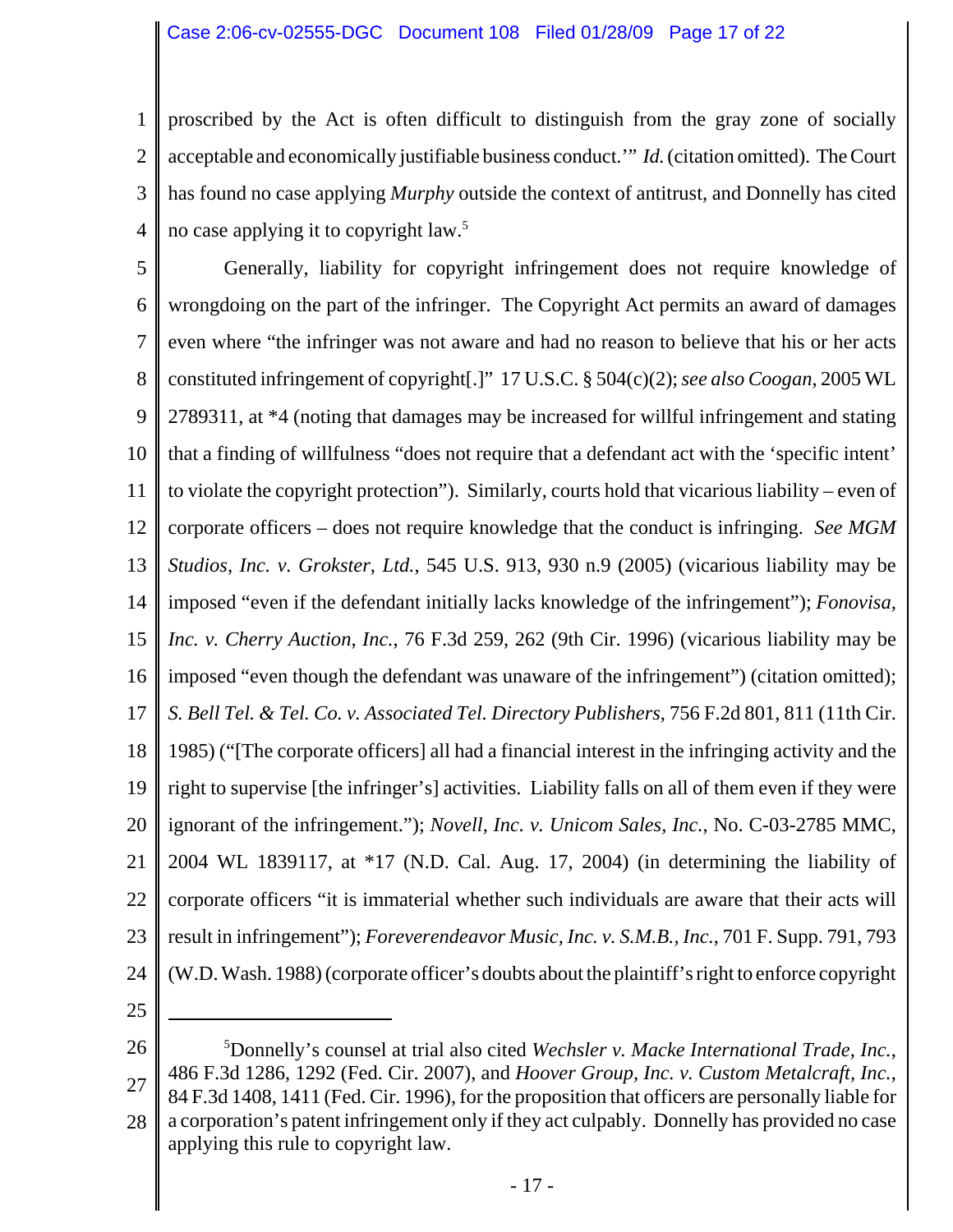1 laws "[did] not absolve him from liability for infringing copyrights").

2 3 4 5 6 7 8 9 10 11 Donnelly's argues, with some persuasive force, that he should not be held personally liable when he could not reasonably be expected to know that the Ninth Circuit applied copyright law to the copying of software into RAM. But copyright law is clear, as shown by the cases cited above. Knowledge is not required. The Supreme Court has noted that vicarious liability "allows imposition of liability when the defendant profits directly from the infringement and has a right and ability to supervise the direct infringer, even if the defendant initially lacks knowledge of the infringement." *MGM Studios*, 545 U.S. at 930 n.9. In support of this statement, the Supreme Court cited *Shapiro, Bernstein & Co. v. H.L. Green Co.*, 316 F.2d 304, 308 (2d Cir. 1963), a case which provides this helpful explanation of the

12 strict-liability policy of copyright law:

13

14

15

16

17

18

19

20

21

22

[T]he cases are legion which hold the dance hall proprietor liable for the infringement of copyright resulting from the performance of a musical composition by a band or orchestra whose activities provide the proprietor with a source of customers and enhanced income. He is liable whether the bandleader is considered, as a technical matter, an employee or an independent contractor, and whether or not the proprietor has knowledge of the compositions to be played or any control over their selection.

We believe that the principle which can be extracted from the dance hall cases is a sound one  $\ldots$ . Green licensed one facet of its variegated business enterprise, for some thirteen years, to the Jalen Amusement Company. Green retained the ultimate right of supervision over the conduct of the record concession and its employees. By reserving for itself a proportionate share of the gross receipts from Jalen's sales of phonograph records, Green had a most definite financial interest in the success of Jalen's concession; 10% or 12% of the sales price of every record sold by Jalen, whether "bootleg" or legitimate, found its way – both literally and figuratively – into the coffers of the Green Company. We therefore conclude . . . that Green's relationship to its infringing licensee, as well as its strong concern for the financial success of the phonograph record concession, renders it liable for the unauthorized sales of the "bootleg" records.

23 24 25 26 27 28 The imposition of liability upon the Green Company, even in the absence of an intention to infringe or knowledge of infringement, is not unusual. As one observer has noted, "Although copyright infringements are quite generally termed piracy, only a minority of infringers fly the Jolly Roger." While there have been some complaints concerning the harshness of the principle of strict liability in copyright law, courts have consistently refused to honor the defense of absence of knowledge or intention. The reasons have been variously stated. "The protection accorded literary property would be of little value if . . . insulation from payment of damages could be secured . . . by merely refraining from making inquiry." "It is the innocent infringer who must suffer, since he, unlike the copyright owner, either has an opportunity to guard against the infringement (by diligent inquiry), or at least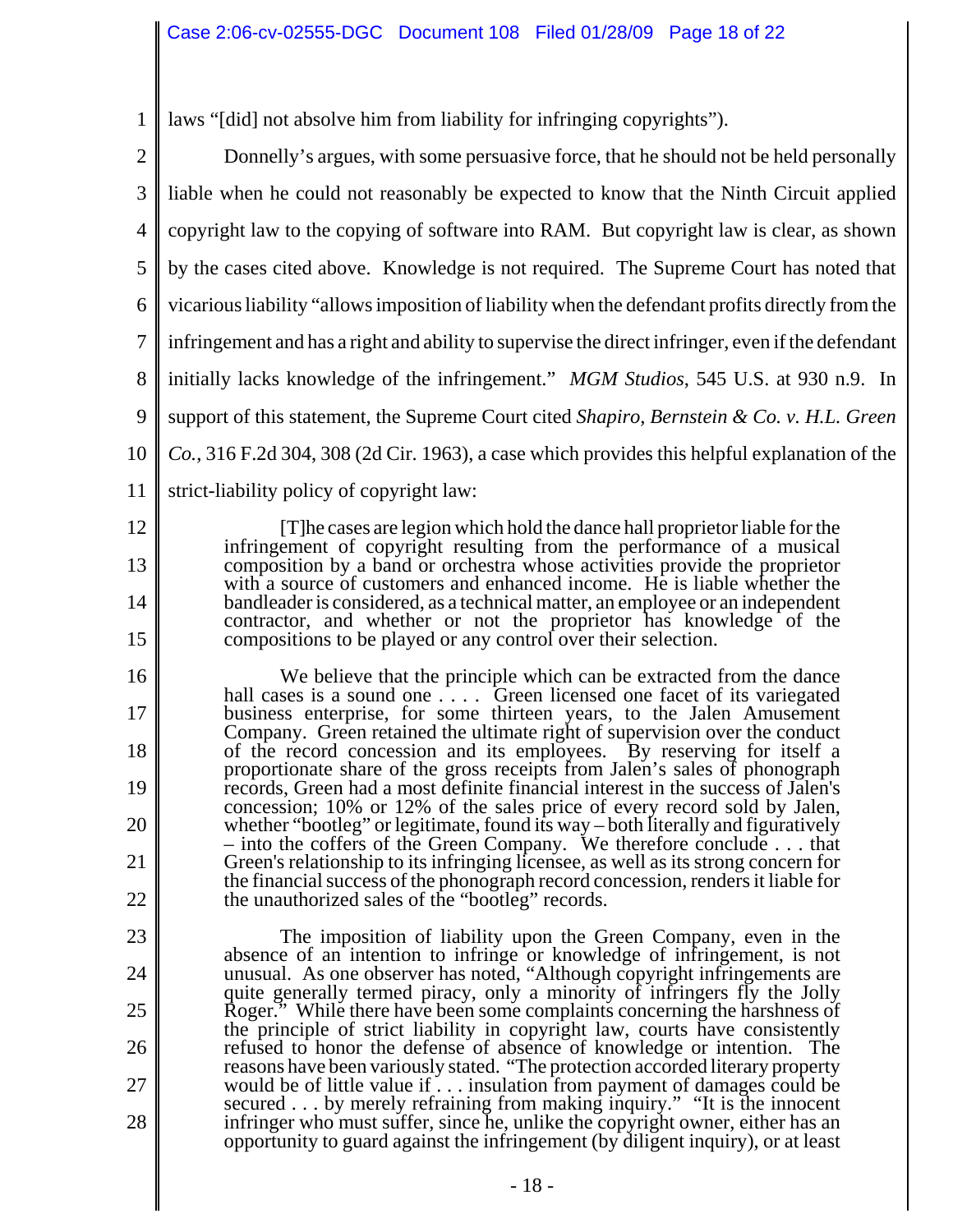1 2 the ability to guard against the infringement (by an indemnity agreement . . . and/or by insurance).

3 4 5 *Shapiro*, 316 F.2d at 307-08 (citations omitted); *see Fonvisa*, 76 F.3d at 261-64 (following *Shapiro* and referring to it as the "landmark case" on vicarious liability for copyright infringement).

6 7 8 9 Donnelly clearly supervised the infringing and circumventing activities of MDY and profited personally from their success. Applying this well-established law, Donnelly is liable for MDY's vicarious copyright infringement, contributory copyright infringement, and DMCA violations.

10 **IV. Permanent Injunction.**

11 12 13 14 15 16 17 18 19 Under 17 U.S.C. § 502(a), this Court "is empowered to grant a permanent injunction 'as it may deem reasonable to prevent or restrain infringement of a copyright.'" *MGM Studios, Inc. v. Grokster, Ltd.*, 518 F. Supp. 2d 1197, 1208 (C.D. Cal. 2007). To obtain a permanent injunction under section 502(a), Blizzard must satisfy a four-part test: "(1) that it has suffered an irreparable injury; (2) that remedies available at law, such as monetary damages, are not adequate to compensate for that injury; (3) that, considering the balance of hardships between the plaintiff and defendant, a remedy in equity is warranted; and (4) that the public interest would not be disserved by a permanent injunction." *eBay Inc. v. MercExchange, L.L.C.*, 547 U.S. 388, 391-92 (2006).

20 21 22 23 24 25 26 Citing *MAI Systems Corp. v. Peak Computer, Inc.*, 991 F.2d 511, 520 (9th Cir. 1993), Blizzard asserts that courts have routinely granted permanent injunctions when liability has been established and there is a threat of continuing violations. Dkt. #97 at 6. The Court agrees with other district courts that *MAI*'s two-part rule did not survive *eBay*. "*MAI* should only be relevant to the extent it informs the *eBay* analysis." *Grokster*, 518 F. Supp. 2d at 1209-10; *see Designer Skin, LLC v. S & L Vitamins, Inc.*, No. CV 05-3699-PHX-JAT, 2008 WL 4174882, at \*3 (D. Ariz. Sept. 5, 2008).

27 28 Blizzard further asserts that courts in copyright cases traditionally have held that irreparable harm is presumed. Dkt. #97 at 6. After *eBay*, however, the presumption of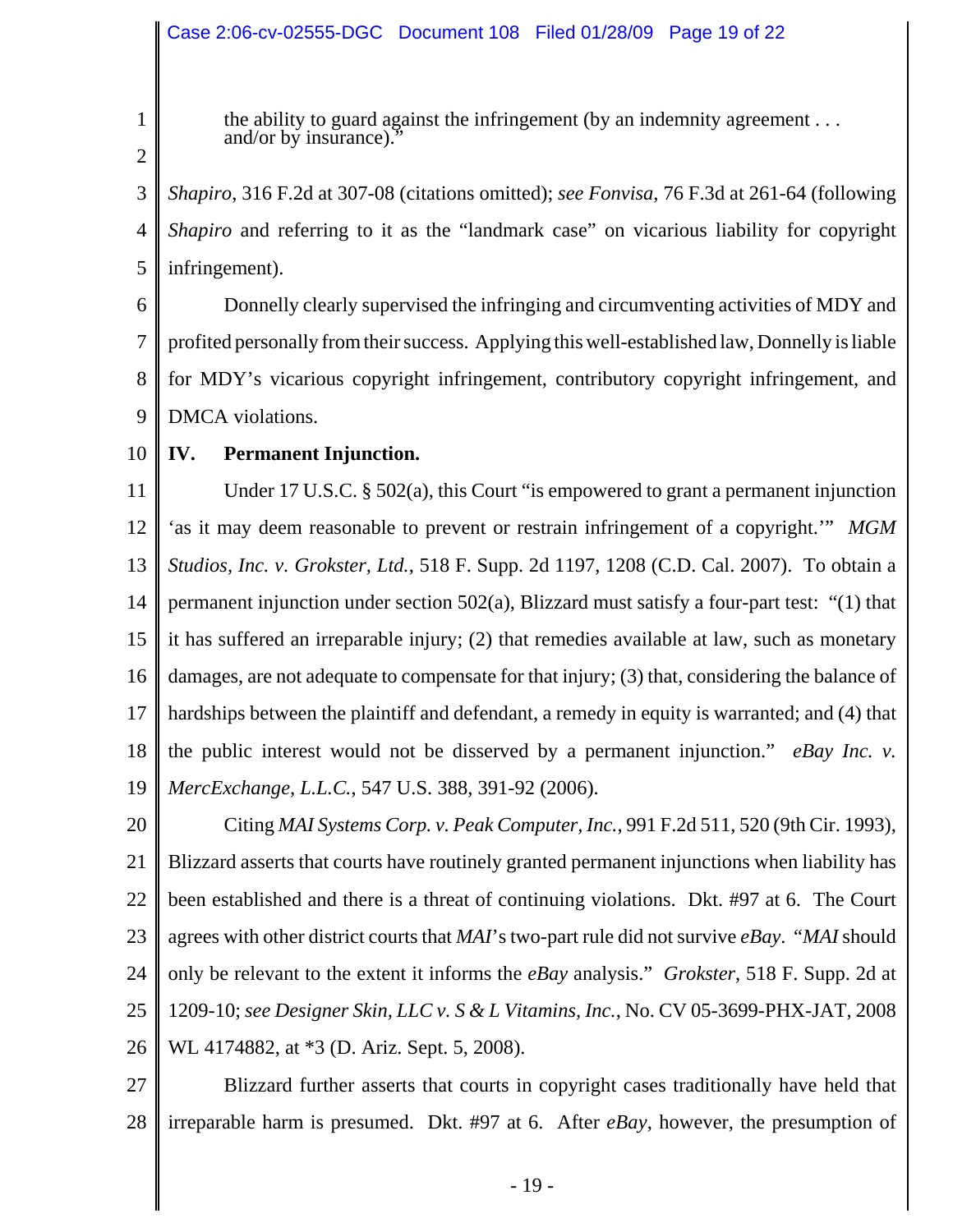1 2 3 4 5 irreparable harm no longer inures to the benefit of plaintiffs. "The *eBay* Court plainly stated that [p]laintiffs 'must demonstrate' the presence of the traditional factors, and therefore have the burden of proof with regard to irreparable harm." *Grokster*, 518 F. Supp. 2d at 1211; *see Designer Skin*, 2008 WL 4174882, at \*4 (citing *eBay*, 547 U.S. at 391); *Magna-RX, Inc. v. Holley*, No. CV 05-3545-PHX-EHC, 2008 WL 5068977, at \*4 (D. Ariz. Nov. 25, 2008).

6 7 The Court will consider whether Blizzard has satisfied the four-part test for a permanent injunction.

8

# **A. Irreparable Injury.**

9 10 11 12 13 14 15 16 17 18 19 20 Blizzard has established irreparable injury. Blizzard can calculate the amount of money it spends annually to detect and eliminate bots from its game, but Blizzard cannot determine the extent of damage caused by Glider to Blizzard's reputation and customer goodwill. As noted above, Blizzard received 500,000 customer complaints regarding bots in WoW between December of 2004 and March of 2008. The use of Glider gives a player an unfair advantage over other players and imbalances the in-game economy. The damage to Blizzard's reputation and customer goodwill constitutes irreparable harm. *See Rent-A-Center, Inc. v. Canyon Television & Appliance Rental, Inc.*, 944 F.2d 597, 603 (9th Cir. 1991) ("[I]ntangible injuries, such as damage to ongoing recruitment efforts and goodwill, qualify as irreparable harm."); *MySpace, Inc. v. Wallace*, 498 F.Supp.2d 1293, 1305 (C.D. Cal. 2007) ("Harm to business goodwill and reputation is unquantifiable and considered irreparable.").

21

# **B. Remedies at Law.**

22 23 24 25 This factor is closely related to the first. Because the damage to Blizzard's goodwill and the loss of its customers caused by Glider cannot be calculated with any certainty, traditional legal remedies such as monetary damages are inadequate to redress Blizzard's harm.

26

# **C. Balance of Hardships.**

27 28 On one hand, failure to enjoin the sale of Glider will result in a continuation of Blizzard's injuries. On the other hand, enjoining the sale of Glider will put MDY out of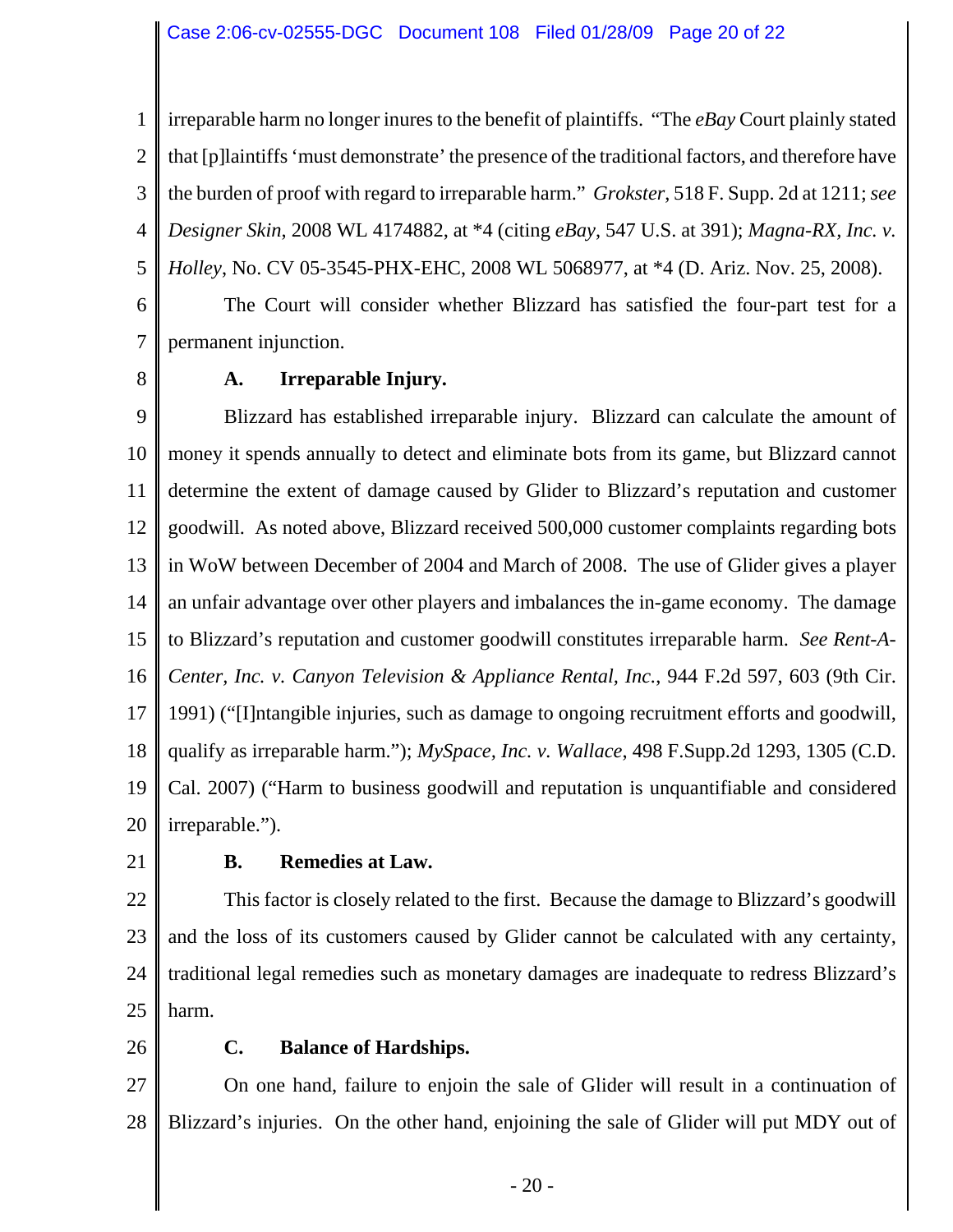1 2 business and eliminate a significant source of income for Donnelly. MDY and Donnelly argue that their hardship would be greater and urge the Court to deny a permanent injunction.

3 4 5 6 7 8 9 10 In the preliminary injunction context, the Ninth Circuit has noted that "[w]here the only hardship that the defendant will suffer is lost profits from an activity which has been shown likely to be infringing, such an argument in defense 'merits little equitable consideration[.]'" *Triad Sys. Corp. v. Se. Express Co.*, 64 F.3d 1330, 1338 (9th Cir. 1995) (citation omitted). Where, as here, the conduct has been shown to be both tortious and infringing, this principle applies with even greater force. An injunction may force the closure of MDY's business, but that business is based on contributory and vicarious copyright infringement. The hardship factor favors an injunction.

11

### **D. Public Interest.**

12 13 14 15 16 17 18 19 Congress has determined that the public interest is served by protecting the creative works of those who obtain copyright protection. Congress has concluded in the DMCA that the public interest disfavors those who circumvent technological measures designed to protect creative works. Although the public interest also favors creativity and open competition, MDY is not a competitor of Blizzard. MDY does not offer a competing computer game. Rather, MDY persuades Blizzard customers to violate their contract with Blizzard for MDY's financial advantage. The public interest may favor full and honest competition, but MDY ultimately is an exploiter, not a competitor.

20

#### **E. Conclusion.**

21 22 23 The Court finds that all four requirements for a permanent injunction are satisfied. The Court will enter a permanent injunction against the continued sale, distribution, and servicing of Glider.

24 **V. Stay of the Injunction.**

25 26 27 MDY and Donnelly argue that the Court's decision may be reversed on appeal and that MDY should not be put out of business while the appeal is pending. Donnelly testified that even twelve months of injunction would put MDY out of business forever.

28 The Court recognizes that MDY and Donnelly will ask the Ninth Circuit to overturn